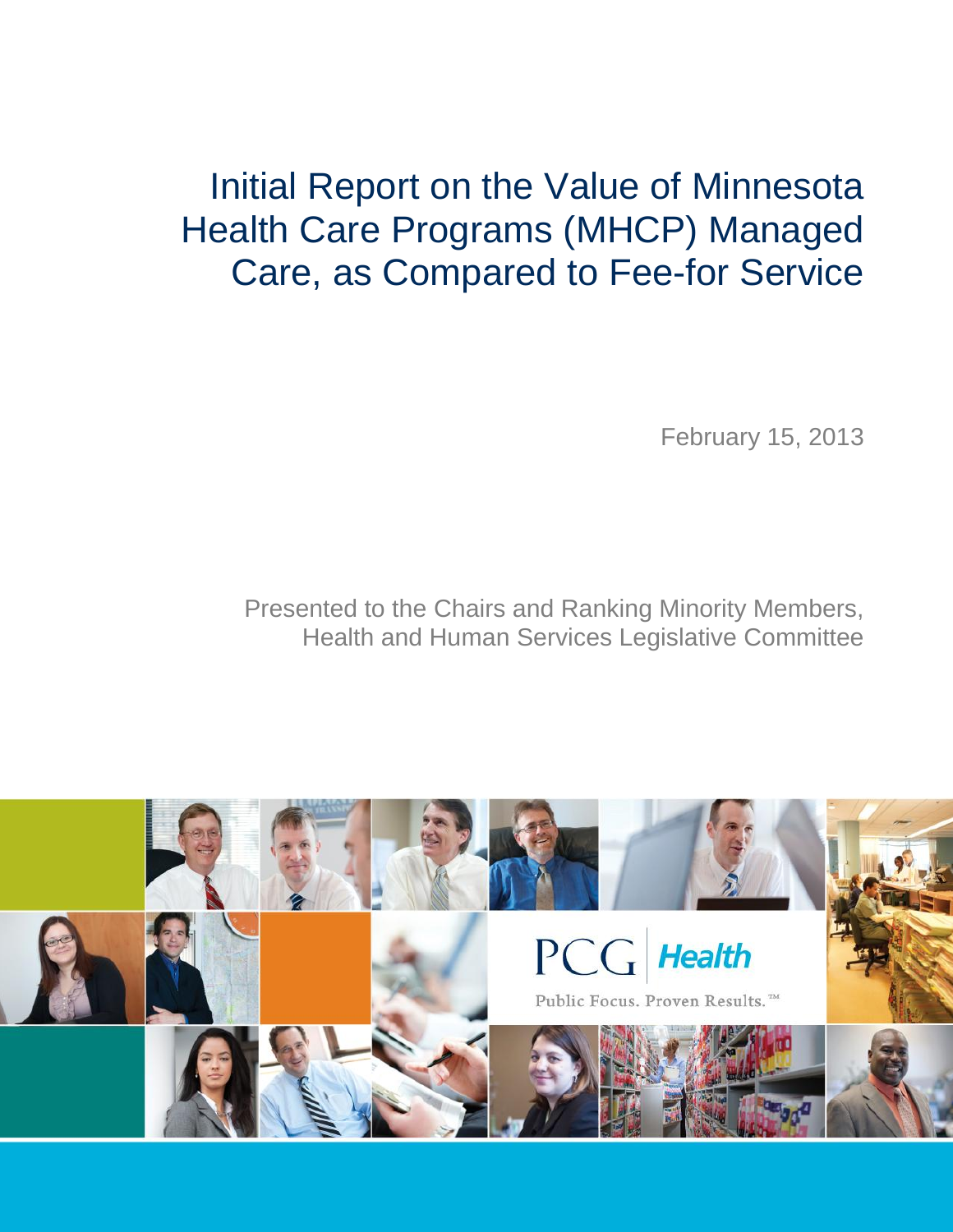

# Executive Summary

The Minnesota Department of Human Services has contracted with Public Consulting Group to author the initial and final reports on the value of managed care for state public health care programs required by Section 31 of 2012 Sessions Law Chapter 247.

This initial report previews the approach PCG will take in authoring the final report, due July 1, 2013. Additionally, this report documents initial information PCG has identified in its early research that addresses the specific statutory criteria for evaluating the value of managed care, as compared to fee-for-service. These criteria include:

- the satisfaction of state public health care program recipients and providers;
- the ability to measure and improve health outcomes of recipients;
- the access to health services for recipients;
- the availability of additional services such as care coordination, case management, disease management and after-hours nurse lines;
- actual and potential cost savings to the state;
- the level of alignment with state and federal health reform policies, including a health benefit exchange for individuals not enrolled in state public health care programs; and
- the ability to use different provider payment models that provide incentives for cost effective health care.

Further, the language also authorizes this evaluation to consider the need to continue the requirement for health maintenance organizations to participate in the medical assistance and MinnesotaCare programs as a condition of licensure under Minnesota Statutes, section 62D.04, subdivision 5, and under Minnesota Statutes, section 256B.0644, in terms of continued stability and access to services for enrollees of these programs.

This report begins with an introduction aimed at establishing an understanding of key concepts. These include "delivery system," the organizational approaches to providing and paying for health care that includes managed care and fee for service. The roles of delivery systems in Minnesota public health care programs will be discussed. Administrative elements such as delivery system rate setting and performance metrics will also be addressed.

Following the introduction, the next seven sections will each address the criteria for evaluating managed care identified in the statute that authorizes this study. Each section identifies the intended approach for evaluating each criterion by July 1.

In some of these sections, PCG's initial research has resulted in preliminary findings. This is the case in section two, related to consumer satisfaction. Here, PCG found that MHCP plans consistently perform among the highest-ranked managed care programs under nationally-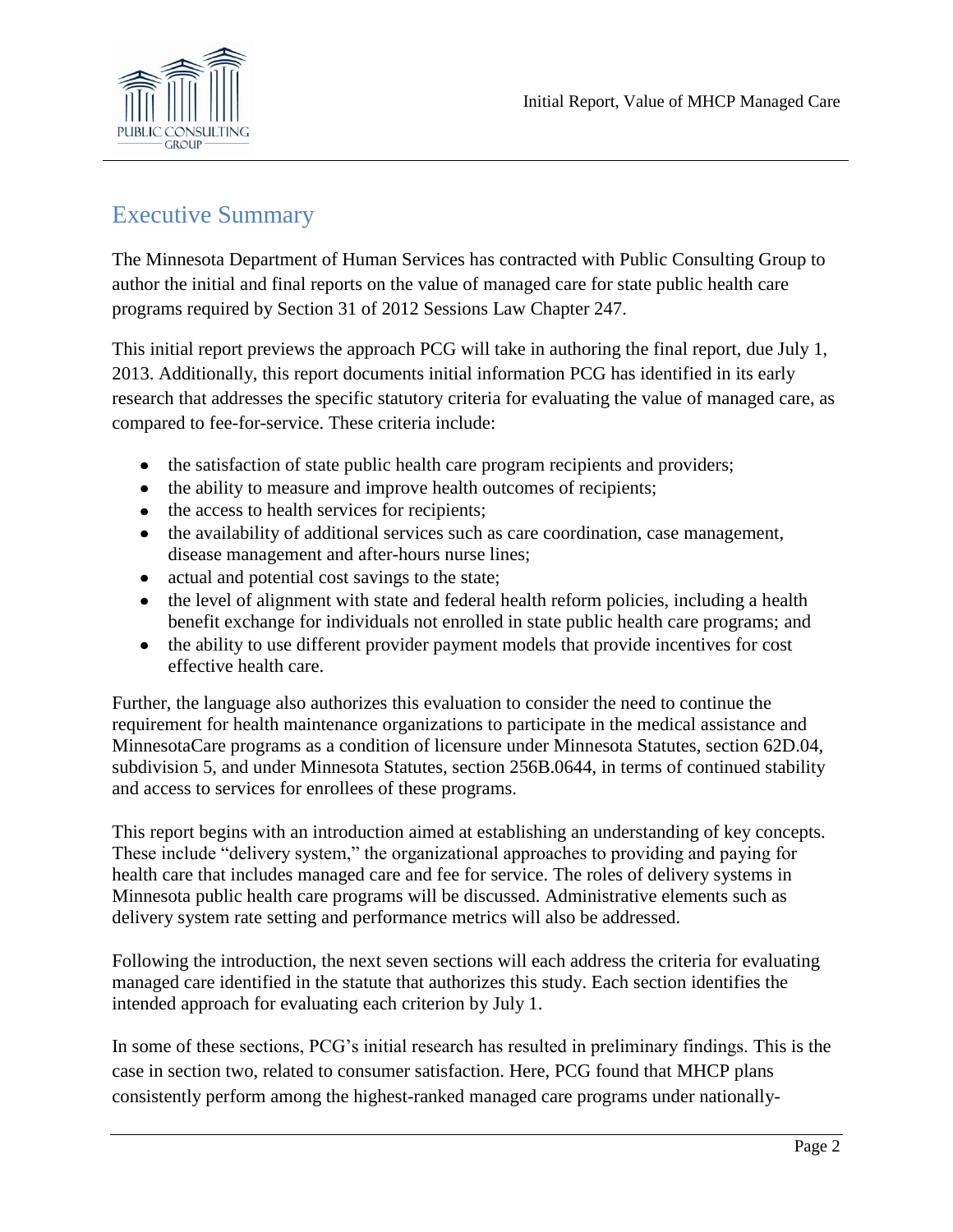

accepted measures of performance for timeliness, quality, and access to care. According to those same standards, MHCP plans also outperform the national average for commercial managed care in the majority of its service categories. Finally, enrollee switching between plans remains consistently below the State's self-imposed performance threshold. These findings suggest that consumers are generally satisfied with the level of service provided by Medicaid managed care in Minnesota.

Data presented in section four indicates that in 2011, the number of complaints per Medicaid recipients related to the lack of available providers increased. Between now and issuance of the final report, PCG will examine this data more closely to determine if this data represents real access concerns or is explained by other circumstances.

The work of this evaluation has just begun in most areas. Section six highlights the breadth of previous national research comparing managed care and fee-for-service cost. The results of this research points to the challenges of consistent conclusions. Sections seven and eight show the importance of delivery system alignment with state and federal health care reforms. The fluid nature of reform efforts, however, makes it difficult to align delivery systems with moving policy targets.

With the final report due July 1, this evaluation will provide Minnesota with a broad set of insights about the value it is already getting from its current delivery system, along with specific ideas about ways that value can be enhanced.

# **Section I. Background**

# **Understanding Delivery Systems**

Managed care and fee-for-service are examples of health care delivery systems. A "delivery system" is a specific organizational approach to the delivery of health care. Frequently, the method used by a payer to reimburse health care providers for the cost of services is the engine that drives the form of the delivery system. Delivery systems have proliferated in recent years, and now include models that go beyond full capitation managed care and fee for service. The following is a summary of delivery system types:

# *Fee for Service*

Fee for Service (FFS) is the traditional healthcare payment system in which providers receive a payment for each unit of service they provide. The amount paid for services is typically based on rates that have been determined by a formula or funding levels. Fee for service payments are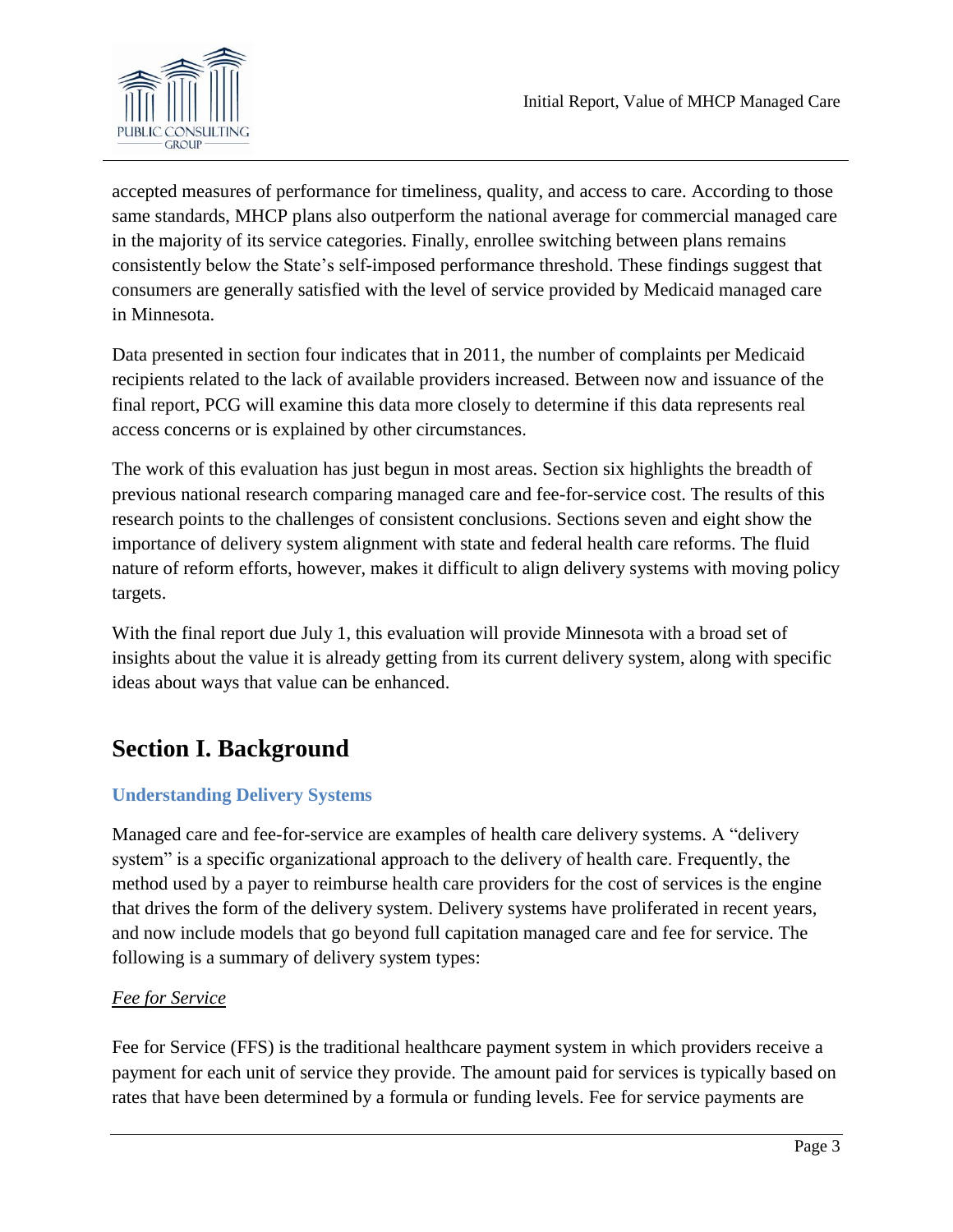



typically aligned with coding guidelines and rules (ICD-9, CPT and DRG) that define what can be paid and billed for.

Medicaid FFS consumers can access services through any Medicaid certified provider of their choice. In Minnesota, the Department of Human Services (DHS) certifies Medicaid providers. Certified providers bill DHS directly for the services that each individual Medicaid enrollee receives. Claims are adjudicated and paid through the Medicaid Management Information System (MMIS). The provider may only bill the client for any co-payment that Medicaid has established for that service.

# *Managed Care*

In Medicaid managed care, the State contracts with Managed Care Organizations (MCOs) that contract directly with a network of providers. Consumers in a Medicaid managed care program access services through providers under contract with the MCO (with provisional exceptions for emergency and out of network care). This model is most commonly found in more densely populated, urban areas because the capacity to spread risk across a higher volume of members makes "per member" costs more predictable.

In Minnesota, DHS contracts with MCOs to provide health care services to more than 600,000 Medicaid enrollees. Most non-aged, non-disabled Medicaid members are enrolled in an MCO. Federal law requires that some populations, such as Native Americans, be exempt from MCO enrollment requirements. Minnesota also enrolls about 80,000 elderly and disabled Medicaid recipients in managed care as well.

DHS pays each MCO a monthly capitation rate for each enrollee. The MCOs are responsible for contracting with providers and establishing provider fee schedules. Providers bill the MCO for the services the patient receives. The reimbursement policies for providers under contract with MCOs may differ by MCO. The payment terms are defined in the contract document between the provider and the MCO.

The MCOs are required to provide at least the same benefits as Medicaid fee-for-service.

# *Primary Care Case Management*

In Primary Care Case Management, members choose a primary care provider who is responsible for coordinating and monitoring their care. Under this model, the coordination efforts of the primary care physician are directly recognized by the payer. The PCPs receive a flat per member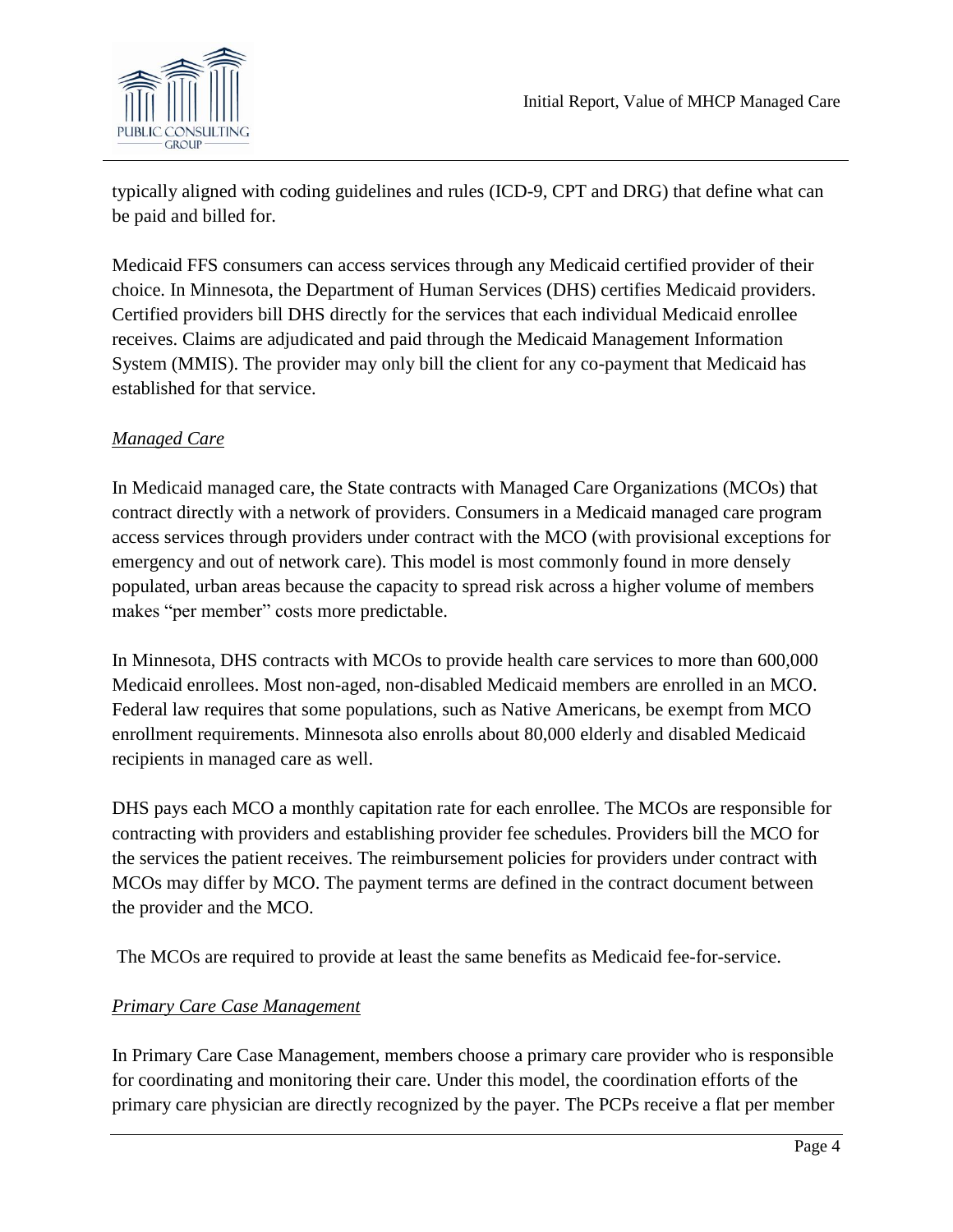per month (PMPM) care coordination fee or an increase in preventive service fees to reimburse for the case management services they provide. Claims are otherwise paid on a fee-for-service basis. This model is historically more common in rural areas where low patient volume makes full capitation rate models more difficult due to unpredictability of cost. Nineteen states are known to offer both PCCM and MCO options.<sup>1</sup>

# *Patient Centered Medical Home*

A Patient Centered Medical Home (PCMH) is a model of care delivery usually focused on treating individuals with chronic health conditions or disabilities. The medical home uses a team approach coordinating primary and specialty care under one provider umbrella for individuals with specific conditions. One way that it typically differs from the MCO model is that the medical home is typically provider-run.

Minnesota PCMHs, called Health Care Homes, were developed as a result of the state's health reform legislation passed in May 2008. Minnesota currently has 220 certified PCMHs throughout the state. $2$ 

# *Accountable Care Organization*

Accountable Care Organizations are comprised of a group of health care providers who affiliate to coordinate patient care. The organization's payment is specifically tied to "shared savings" achieved through health care quality and efficiencies. This model was initially developed through Medicare. It is now expanding in many states to Medicaid and the private market.

This past September, Minnesota submitted a State Innovation Model (SIM) initiative for the Minnesota Accountable Health Model. This model proposes to expand current Medicaid Accountable Care (ACOs) demonstrations, in alignment with similar models in Medicare and among commercial payers.

# *Episode-Based Care Coordination*

In a bundled payment model, reimbursement for multiple services is bundled into a single, comprehensive payment that covers an entire episode patient care. This model aims to control cost, integrate the care delivery system, and restructure primary care delivery.

 1 <http://www.rwjf.org/content/dam/farm/reports/reports/2012/rwjf401106>

<sup>&</sup>lt;sup>2</sup> <http://www.health.state.mn.us/healthreform/homes/index.html>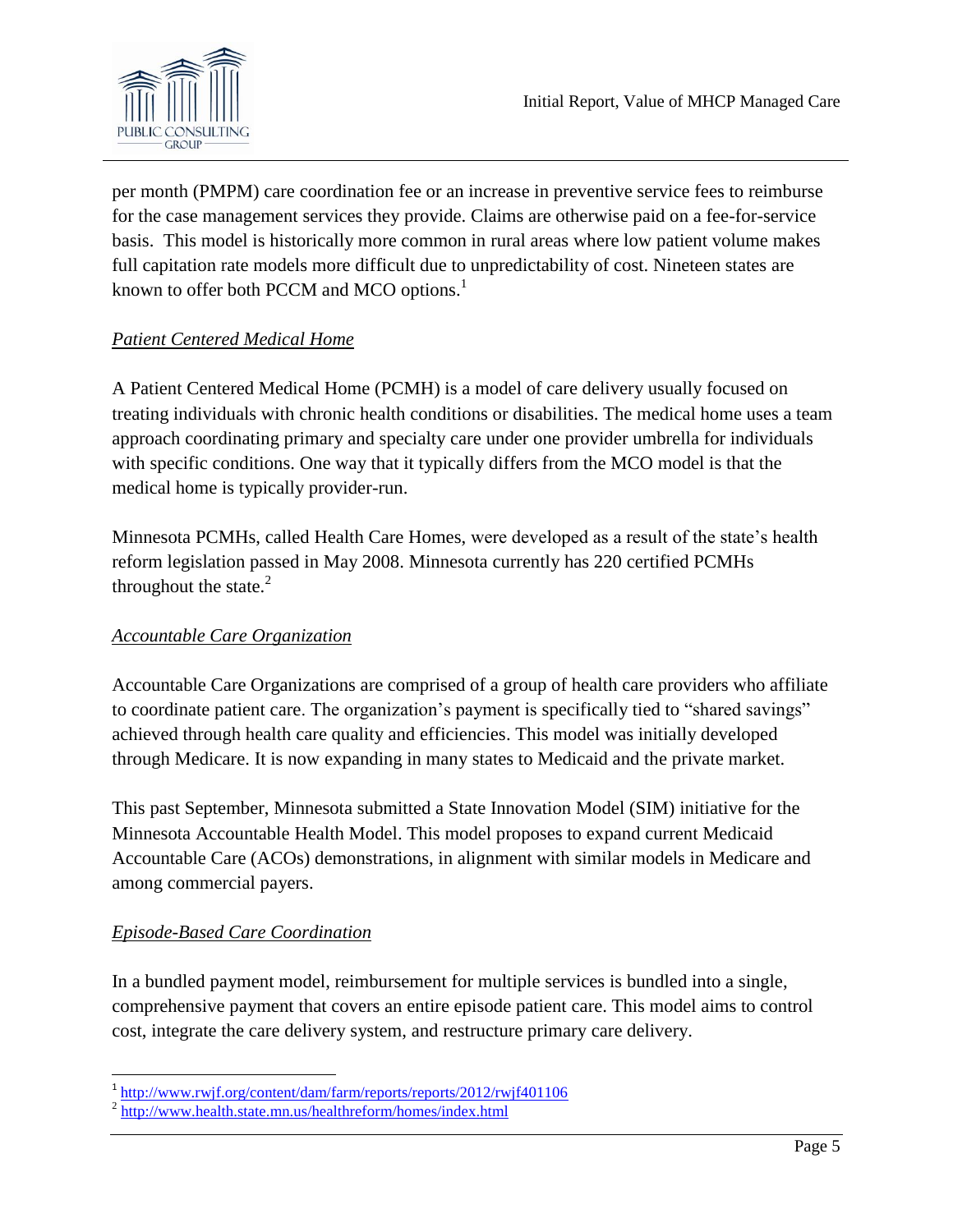

In conclusion, delivery systems have proliferated as states have tested payment reforms. Because of this, as Minnesota continues to assess the value of health care service procurement options, it may be useful to broaden the evaluation of "value" beyond traditional fee-for-service and managed care.

# **Delivery Systems and Minnesota Health Care Programs**

Medicaid is the largest Minnesota Health Care Program, providing coverage for more than 800,000 low income children and parents, adults without children, people with disabilities and seniors. In order to be enrolled in Medical Assistance, individuals must meet income limits that have been defined for specific populations. In addition, Minnesota Medical Assistance now covers adults without children below 75% of the federal poverty level (FPL).

MinnesotaCare was enacted in 1992, and provides health care coverage for non-aged, nondisabled and those who also have incomes too high to qualify for Medical Assistance. Enrollee premiums are determined on a sliding-fee scale based on income and family size.

Eligible individuals are enrolled in one of four coverage packages, listed below.

- **Basic Plus-** Parents
- **Basic Plus One-** Adults without children
- **Basic Plus Two-** Parents
- **Expanded** Pregnant Women and Children

Minnesota also offers the following coverage packages for the elderly and/or disabled, which are listed below**.**

- Minnesota Senior Care Plus (MSC+)
- Minnesota Senior Health Options
- Special Needs Basic Care
- Preferred Integrated Network (subset of Special Needs Basic Care)

Managed Care has existed in Minnesota since 1985. The MCOs are required to be non-for-profit by state law. As of January 2013, Minnesota had 613,520 individuals enrolled in Medicaid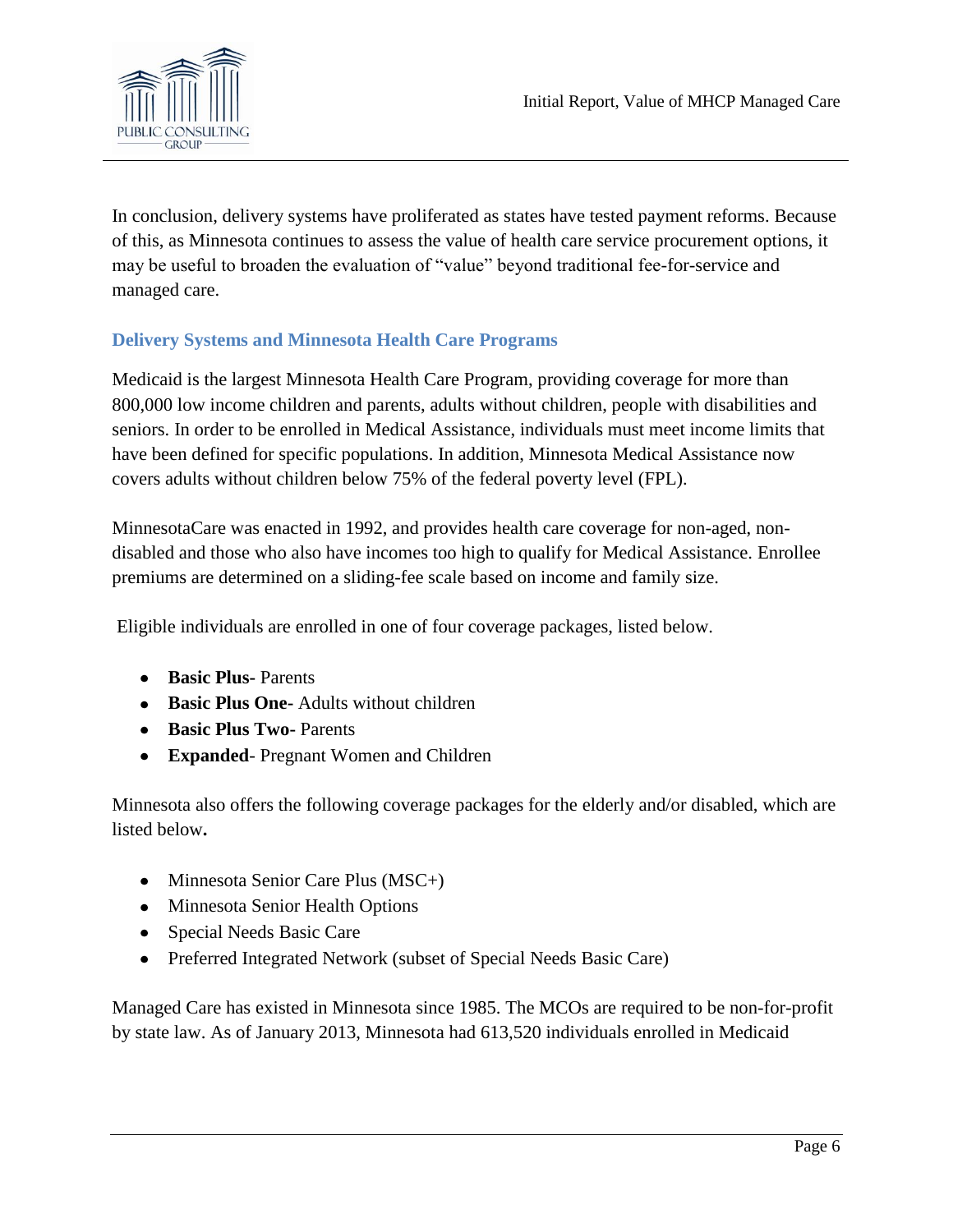

Managed Care.<sup>3</sup> Almost all Minnesota Medicaid members without a disability are enrolled in an MCO (federally required exemptions for Native Americans and other populations prevent 100% enrollment). More than 80,000 elderly and disabled individuals in Minnesota Medicaid are served by a managed care organization.

Minnesota currently has nine Medicaid MCOs. This includes Blue Plus, Health Partners, Itasca Medical Care, Medica, Metropolitan Health, PrimeWest Health, South Country Health Alliance, UCare, and Hennepin Health. The managed care organizations with the largest number of MA enrollees are UCare and Medica. Hennepin Health specifically offers Medicaid Managed Care to those adults without children in the Medicaid expansion population.

Itasca Care, South Country Health Alliance, and Prime West are all County Based Purchasing (CBP) entities. Together, these entities represent 20 counties and over  $26,000$  enrollees. <sup>4</sup>CBP is a health plan operated by a county or group of counties which are primarily rural. The entity provides health care services for residents enrolled in public health assistance such including Medical Assistance (MA) and MinnesotaCare. CBP entities are required to meet most HMO requirements. The following page includes a map of the health plan choices by county, effective January 1, 2013. This includes all managed care organizations listed above.

 $\overline{\phantom{a}}$ 

<sup>&</sup>lt;sup>3</sup>[http://www.dhs.state.mn.us/main/idcplg?IdcService=GET\\_FILE&RevisionSelectionMethod=LatestReleased&Ren](http://www.dhs.state.mn.us/main/idcplg?IdcService=GET_FILE&RevisionSelectionMethod=LatestReleased&Rendition=Primary&allowInterrupt=1&noSaveAs=1&dDocName=dhs16_141315) [dition=Primary&allowInterrupt=1&noSaveAs=1&dDocName=dhs16\\_141315](http://www.dhs.state.mn.us/main/idcplg?IdcService=GET_FILE&RevisionSelectionMethod=LatestReleased&Rendition=Primary&allowInterrupt=1&noSaveAs=1&dDocName=dhs16_141315)

<sup>4</sup> <http://www.health.state.mn.us/hmo/cbpinfo.htm>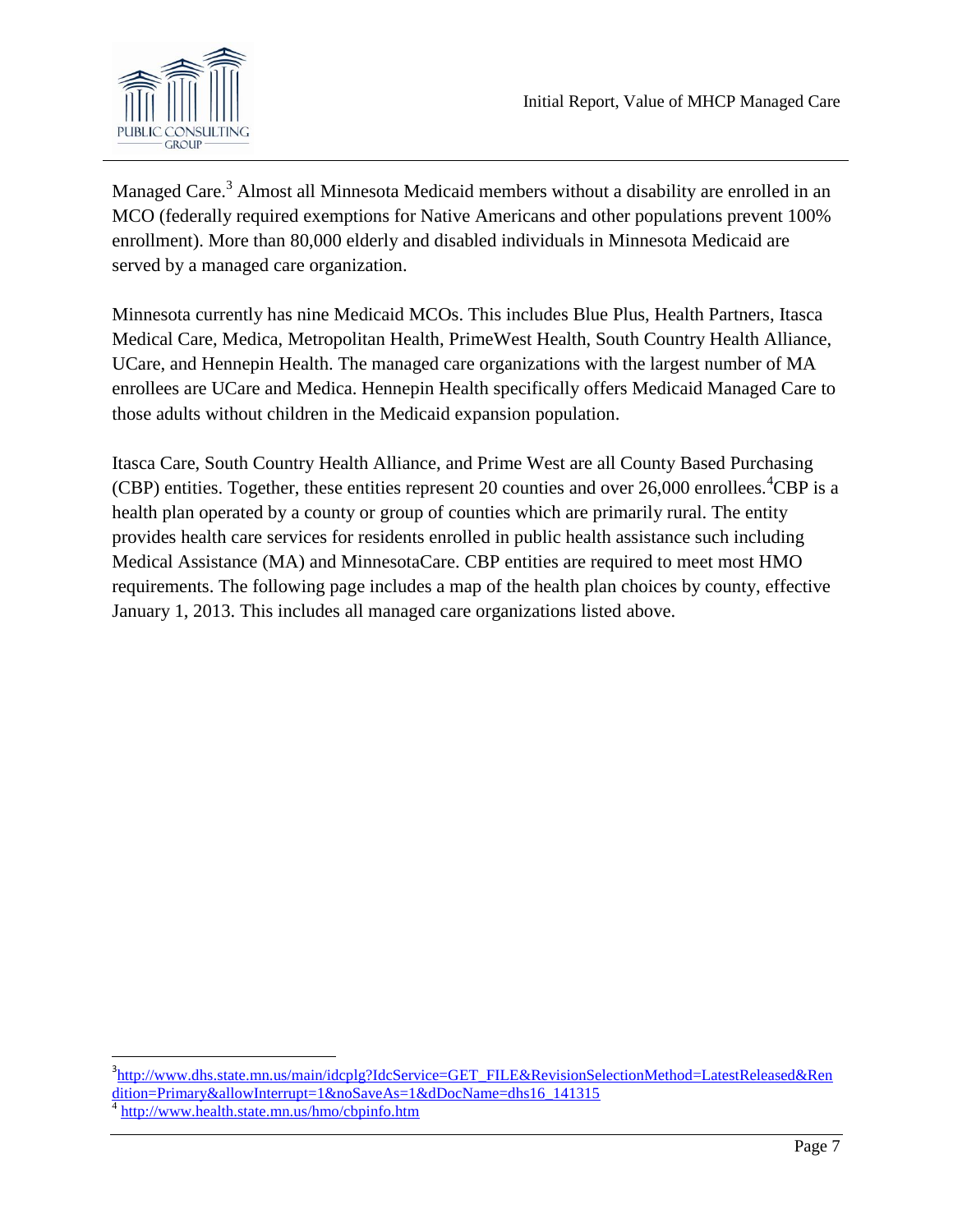

.



Consistent with the statutory direction provided for this study, PCG will examine the value these Medicaid managed care plans provide the State of Minnesota according to the specific criteria already identified in our introduction.

# **Managed Care Payment Methodology: Capitation Rates**

Minnesota provides each of its MCOs with a prospective "per member per month" (PMPM) payment to cover the health care costs of each enrolled member. DHS adjusts capitation rates on an annual basis.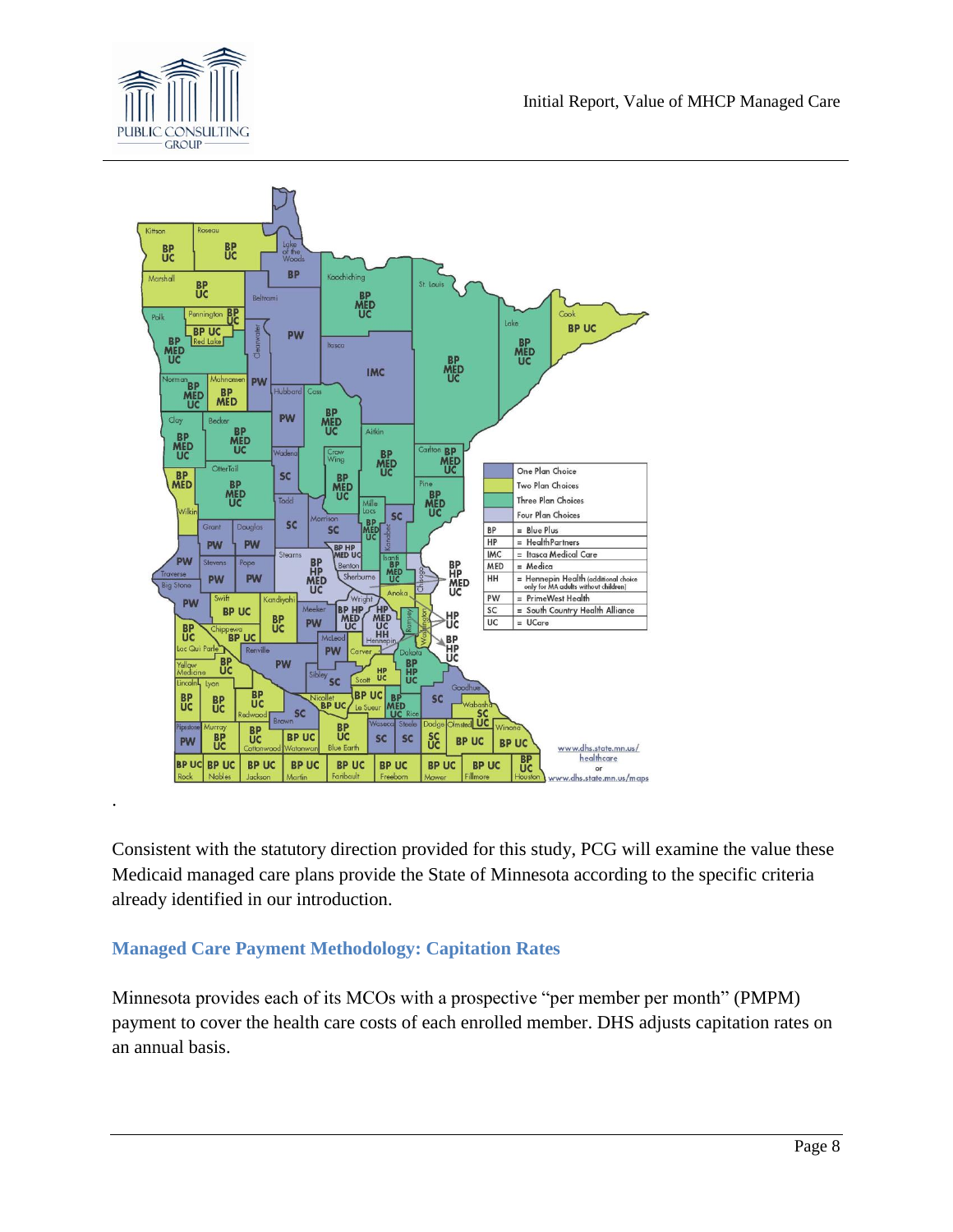

States differ in the methodologies they employ to set capitation rates. Federal rules do not prescribe a single method. Some states link their capitation rate directly to their fee-for-service rates. For example, Wisconsin sets MCO rates in five regions of the state, and does so by pricing a 3-year set of "encounter claims" (records submitted by MCOs of the services they have provided to Medicaid recipients) consistent with fee-for-service rates. Assuming that the encounter claims set is accurate, the result is a "fee-for-service equivalent rate." This indicates the amounts fee for service would have paid for managed care claims.

Wisconsin further adjusts "fee for service equivalent" rates for medical trends, state policy initiatives and MCO administrative costs, among other variables. Finally, rates are risk adjusted based on the medical acuity of the plan's enrollees.

Minnesota's capitation rates have been developed using plan cost data. These costs are then trended for the impact of legislative changes related to fees and benefits. The rates have historically yielded higher than targeted margins for the plans. The trends and high margins have been an area of intense scrutiny for DHS over the past two years.

DHS is beginning a process to review base fee-for-service rates, which have not been maintained and are out of date with current cost data. Updating fee-for-service rates can provide more accurate basis for pricing managed care services. DHS is also working to update the risk adjustment process and has plans to begin utilizing encounter data to set capitation rates.

Separate from PCG's broad evaluation of the value of managed care, DHS has commissioned an independent audit of the rates it pays to Medicaid managed care plans last year.

# **Managed Care Growth**

Medicaid managed care has grown substantially over the past decade. Approximately two thirds of Medicaid enrollees are enrolled in managed care programs (either MCO or PCCM) nationally. All states with existing Medicaid MCOs, with the exception of a few, are on the path to expand their risk-based managed care plans to new populations and areas of the state. There is significant variation among states in managed care program design, state selection methods of MCOs and provider networks. There has been a trend toward more intensive monitoring of MCO performance.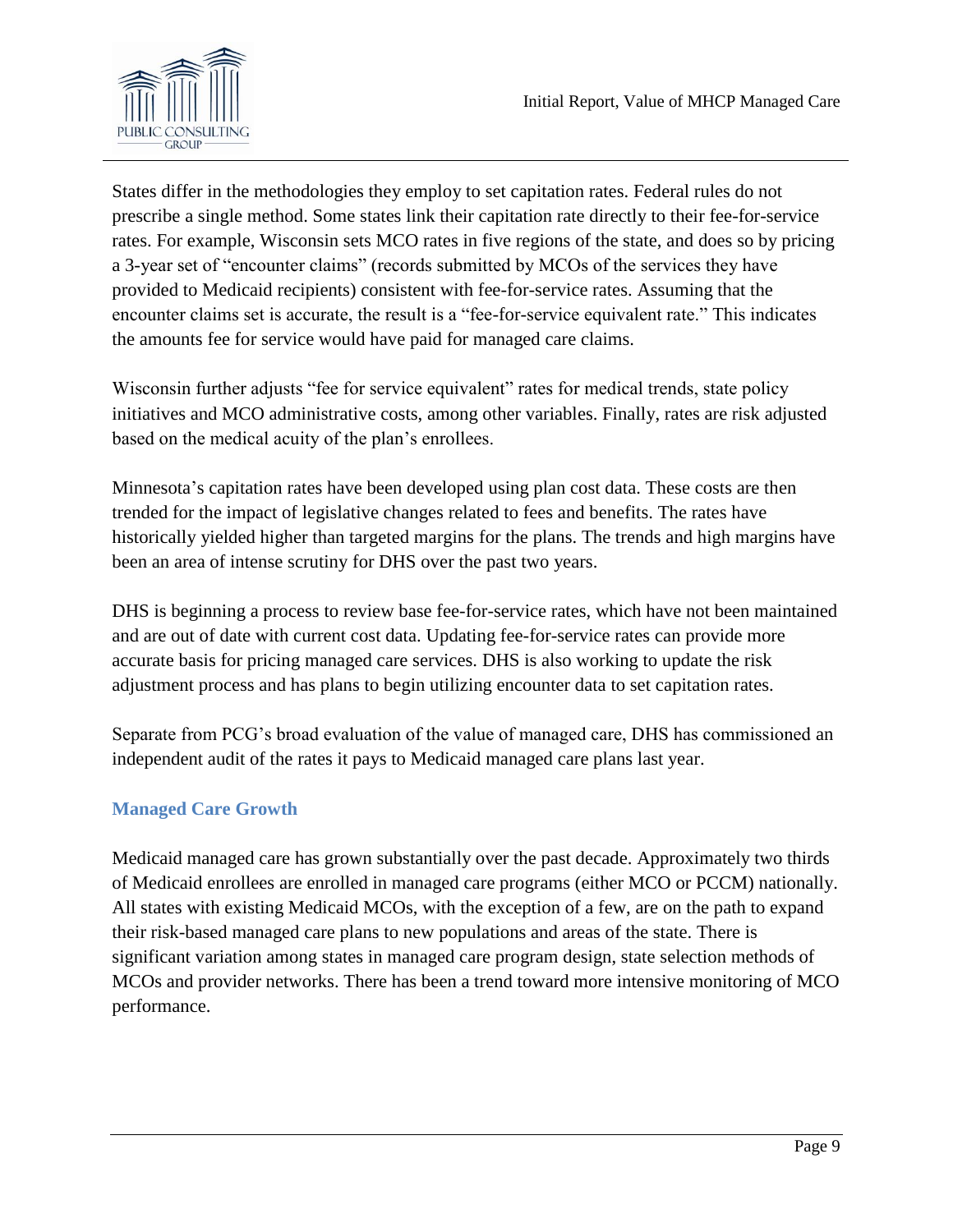

### **Case Studies: Connecticut and Oklahoma**

In our final paper presented by July 1, PCG intends to provide more information on delivery system changes in Connecticut and Oklahoma. These two states moved away from traditional Medicaid managed care to primary care case management (PCCM) programs. To help inform Minnesota's insights about the "value of managed care," PCG will assess how costs and quality outcomes have been affected by this change.

As initial background, Oklahoma moved away from full capitation managed care through a series of amendments to a §1115 Demonstration Waiver. In 1995, the State implemented a full capitation MCO model in urban areas (SoonerCare Plus). In 1996, Oklahoma implemented a PCCM partial capitation model in rural areas (SoonerCare Choice). Budget pressures led the Oklahoma Health Care Authority (OHCA) to undertake a study of the two models. They estimated that a PCCM model could operate in urban areas as well with significantly lower staff levels and costs than a full capitation MCO model.

In early 2009, Oklahoma submitted an amendment to the 1115 waiver to fully replace traditional managed care with a PCCM model. Under this model, OHCA contracts directly with primary care physicians throughout the State. The physicians receive a monthly care coordination fee for each enrollee, based upon the services provided at the medical home. All other medical services are on a fee for service payment schedule.

On January 1, 2012, Connecticut ended private insurer participation in the state Medicaid program. Kaiser Health News quoted the Connecticut Medicaid Director Mark Shaefer, stating that "there has been a diminishing confidence in what [MCOs] are providing" in the state's fifteen year history with managed care organizations. According to Shaefer, firms did not fulfill their promise of lowering cost and providing better care in Connecticut.

Last year, Connecticut contracted with Community Health Network to provide care coordination services to recipients of Medicaid and the state's other public health care programs. Community Health is paid a monthly case management fee for each member, while the state retains responsibility for paying medical claims.

Over the next several months, PCG will assess the initial outcomes of these changes in Oklahoma and Connecticut in an attempt to draw conclusions that may or may not be applicable to Minnesota.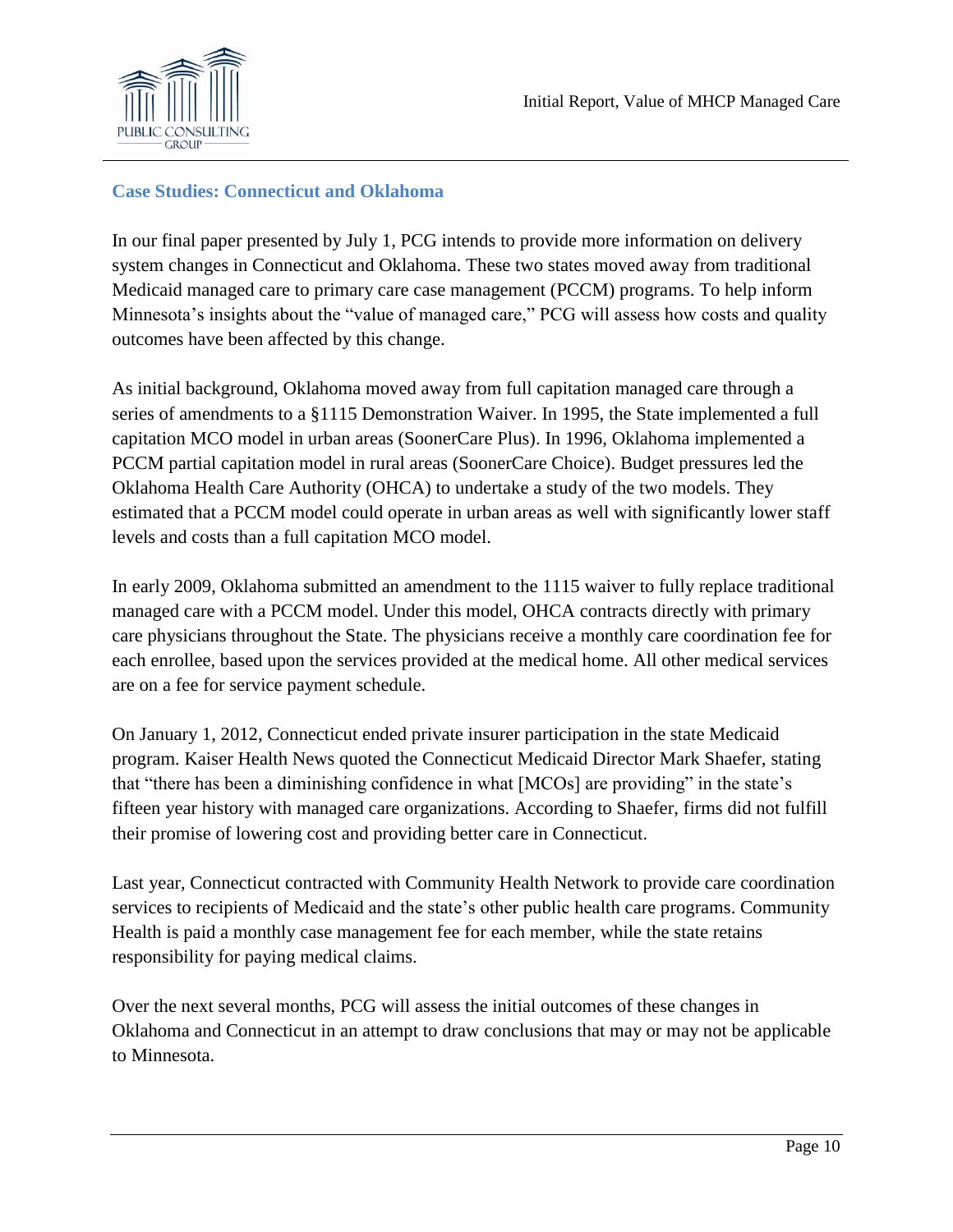

### **MCO Performance Metrics**

All states require their Medicaid MCOs to measure and meet specific performance metrics. Most states rely on the Healthcare Effectiveness Data and Information Set (HEDIS), developed and maintained by the National Committee for Quality Assurance (NCQA), and the Consumer Assessment of Healthcare Providers and Systems (CAHPS), to monitor the quality of service provided by each MCO.

HEDIS specifically measures performance of certain outcomes, focusing mainly on prenatal and post partum care, child health, preventive care, disease management, and access to services. CAHPS is a survey used to measure patient experience. Many states require their own state specific quality metrics that MCOs are required to measure and report.

Some states require their Medicaid MCO health plans to be accredited by a nationally recognized accrediting organization, most commonly the National Committee on Quality Assurance (NCQA).

The nine MCOs in Minnesota are required to conduct Performance Improvement Projects annually. These projects focus on improving care and services for Medicaid enrollees. The 2012 performance improvement projects include:

- Reducing non-urgent emergency department use
- Increasing Colorectal cancer screening (CRC) for enrollees ages 50-75
- Increasing the use of spirometry testing for the diagnosis of Chronic Obstructive Pulmonary Disease (COPD)
- Increasing annual preventive and diagnostic dental services
- Breast cancer screening

# **FFS Performance Metrics**

About one fourth of the states with MCOs and/or PCCM programs also monitor quality measurements in their fee for service system.<sup>5</sup> The majority of those states use HEDIS measures in FFS. Some states use their own specific measures for FFS. In addition, many of these states administer the same patient experience surveys for their FFS population as they do for their MCO population.

 5 <http://www.kff.org/medicaid/upload/8220.pdf> p.32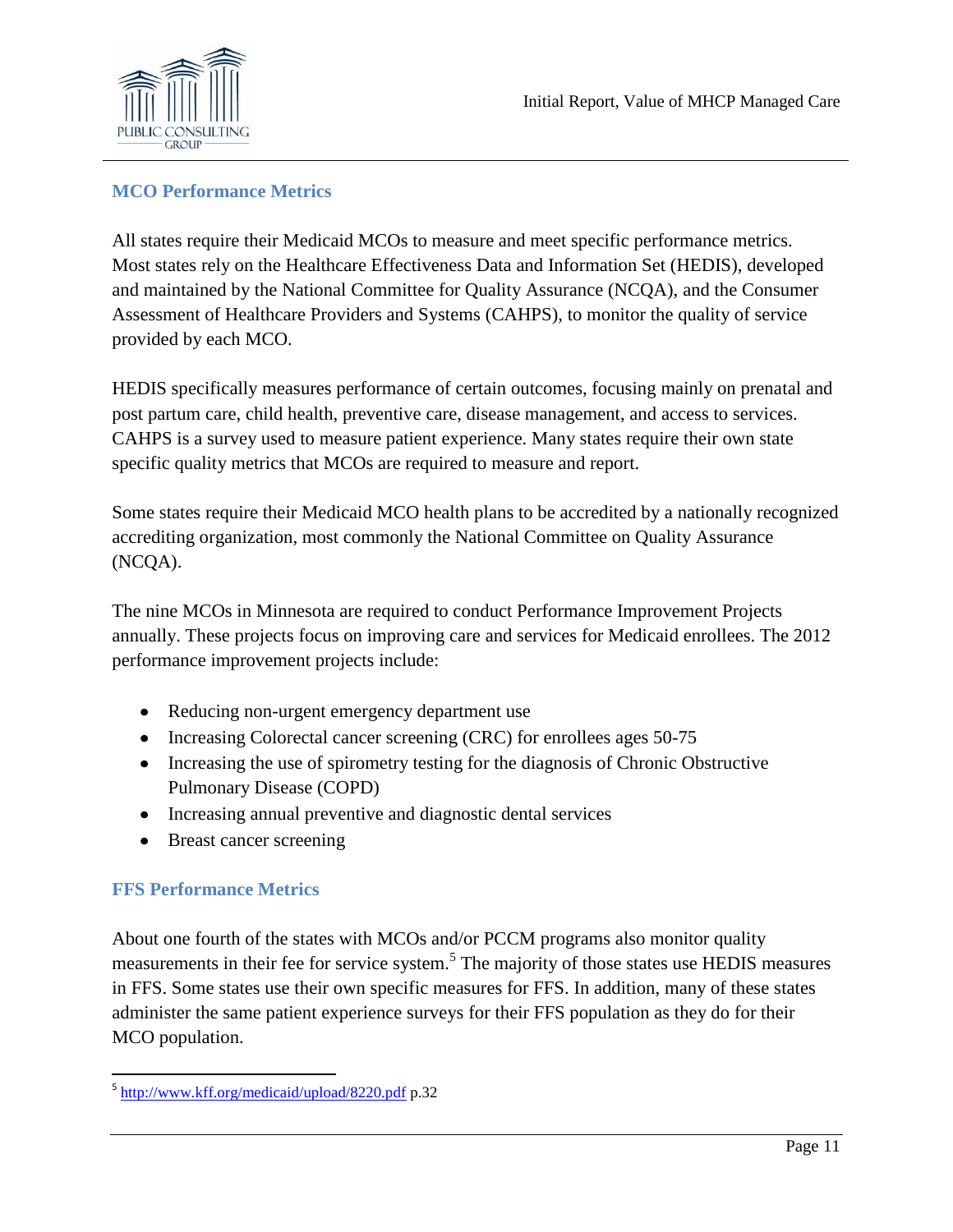

The background information provided in this section is intended to inform the next nine sections of this paper. In each section, PCG will preview the approach it intends to take in assessing the value of Minnesota managed care, as compared to fee-for-service, according to the criteria provided in the statutory language that authorized this study. Further, PCG will document any findings that have emerged from our initial research that will shape the direction of the final paper.

# **Section II. Assessment of the Satisfaction of Recipients and Providers**

# **MCO Quality Strategy**

All Medicaid managed care programs are required by CMS to maintain a Managed Care Quality Strategy that outlines the state's quality of care and service compliance expectations for managed care organizations. Much of this strategy is dedicated to ensuring that participants in managed care programs receive sufficient quality according to defined metrics, such as network adequacy, timely access, and services offered, but the collective program improvements brought about by successfully maintaining this quality strategy are anticipated to increase both provider and consumer satisfaction with the program.

The Minnesota Managed Care Quality Strategy indicates that the "best assessment... is not just in the measurement of compliance with state and federal requirements, but also in enrollee satisfaction and demonstrated improvements in the care and services provided to all enrollees."<sup>6</sup>

In addition to outlining tools and processes for improving care outcomes, the strategy also lays a foundational framework for consumers to express levels of satisfaction with MCOs' provision of these services.

Appendix B of Minnesota's quality strategy references 42 CFR 438.228, which requires MCOs to maintain a grievance system and access to an appeals process through Minnesota's State Fair Hearing system. MCOs are required to assist enrollees in completing forms and navigating the grievance and appeal process. Each grievance and appeal must be resolved according to time frames specified in each contract, and records of these incidents must be maintained and transmitted to the State according to contract provisions.

 $\overline{\phantom{a}}$ 

<sup>&</sup>lt;sup>6</sup> Managed Care Quality Strategy, p.6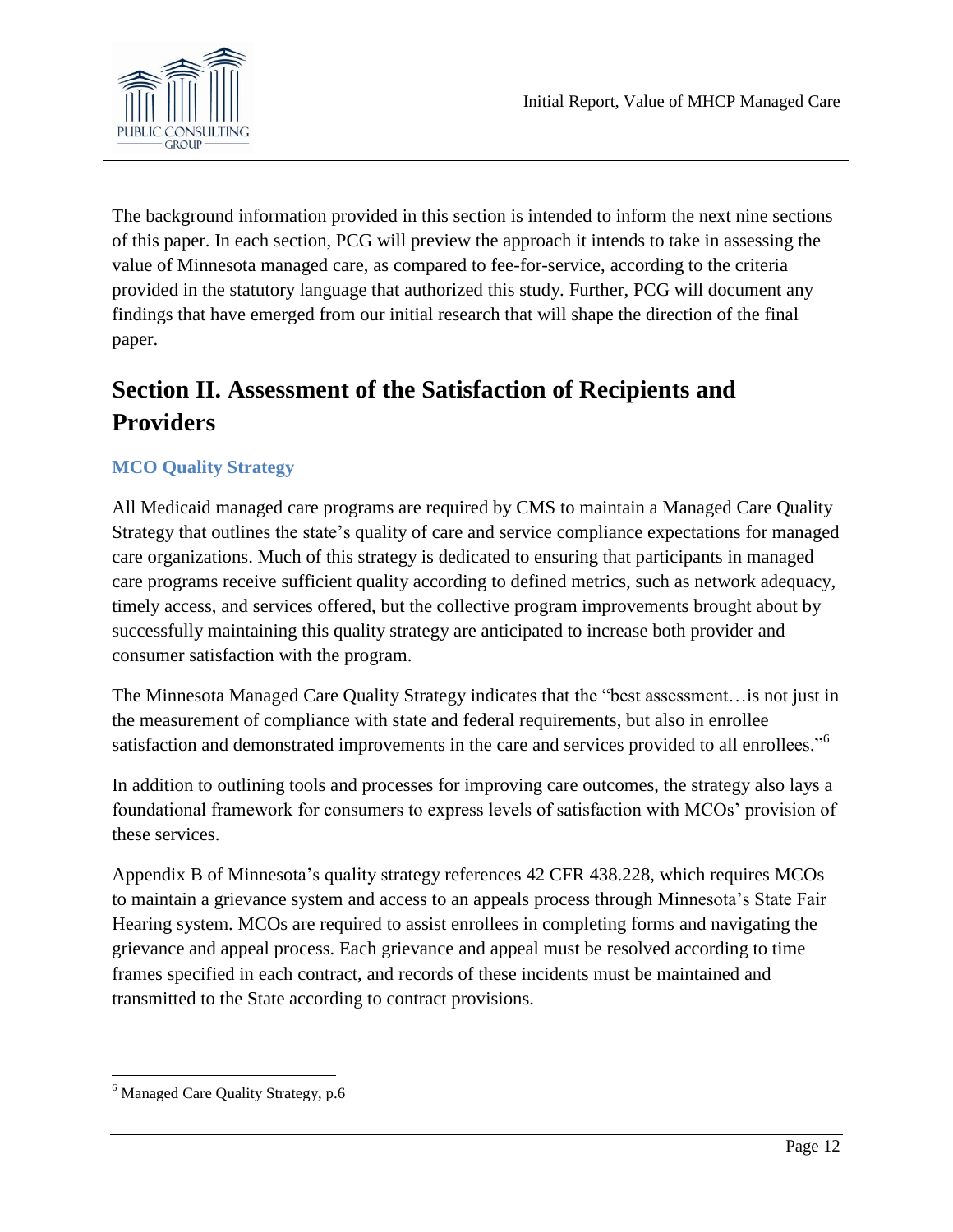

Each MCO must provide, on a quarterly basis, information relating to each notice of action to the Managed Care Ombudsman Office, which reviews the information and tracks trends in the MCO's grievance system. At least once every three years, the Minnesota Department of Health (MDH) audits MCO compliance with state and federal grievance requirements.

The State is responsible for providing information to each enrollee at least annually concerning a plan's service areas, benefits covered, cost sharing, and quality and performance indicators (including enrollee satisfaction).

# **CAHPS System Survey Results**

One tool regularly used by Minnesota to analyze consumer satisfaction is the annual Managed Care Public Programs Consumer Satisfaction Survey. The report utilizes data gathered from the Consumer Assessment of Healthcare Providers and Systems (CAHPS) survey instrument to assess the satisfaction enrollees in managed care programs administered by DHS. CAHPS data measures overall satisfaction with care received as well as specific ratings of the doctors and specialists, provider communication and health plan customer service.

Minnesota contracts with an External Quality Review Organization (EQRO) to conduct a ―comprehensive annual review of the nine MCOs to evaluate each organization's performance in relation to the quality of health care, timeliness of services, and accessibility to care for MHCP enrollees."<sup>7</sup> In the 2010 EQRO report by the Minnesota Peer Review Organization (MPRO), MHCP indicators were compared to the national commercial and Medicaid CAHPS indicator averages. As seen in this comparison, MHCP's statewide average score on CAHPS measures ranks above the national Medicaid average for all performance indicators. Minnesota places above the  $90<sup>th</sup>$  percentile among Medicaid HMOs nationally for six of the eight indicators.<sup>8</sup> MHCP scores also exceeded national commercial MCO averages in all but one CAHPS indicator.

# **Plan Change and Disenrollment Reasons**

Enrollee satisfaction with managed care plans can also be measured by reviewing the reasons provided when a recipient voluntarily changes MCOs. Both the volume of disenrollment as well as the reasons provided for switching from one plan to another can provide insights into levels of satisfaction among enrollees, both with individual plans and with managed care as a whole.

Published in June of 2012, the most recent report concerning disenrollment covers the 2011 calendar year. The 2011 data indicates that the statewide change rates from 2005 to 2011 remain

 $\overline{\phantom{a}}$ <sup>7</sup> MPRO 2010 Annual Technical Report, p.i

<sup>8</sup> MPRO 2010 Annual Technical Report, p.73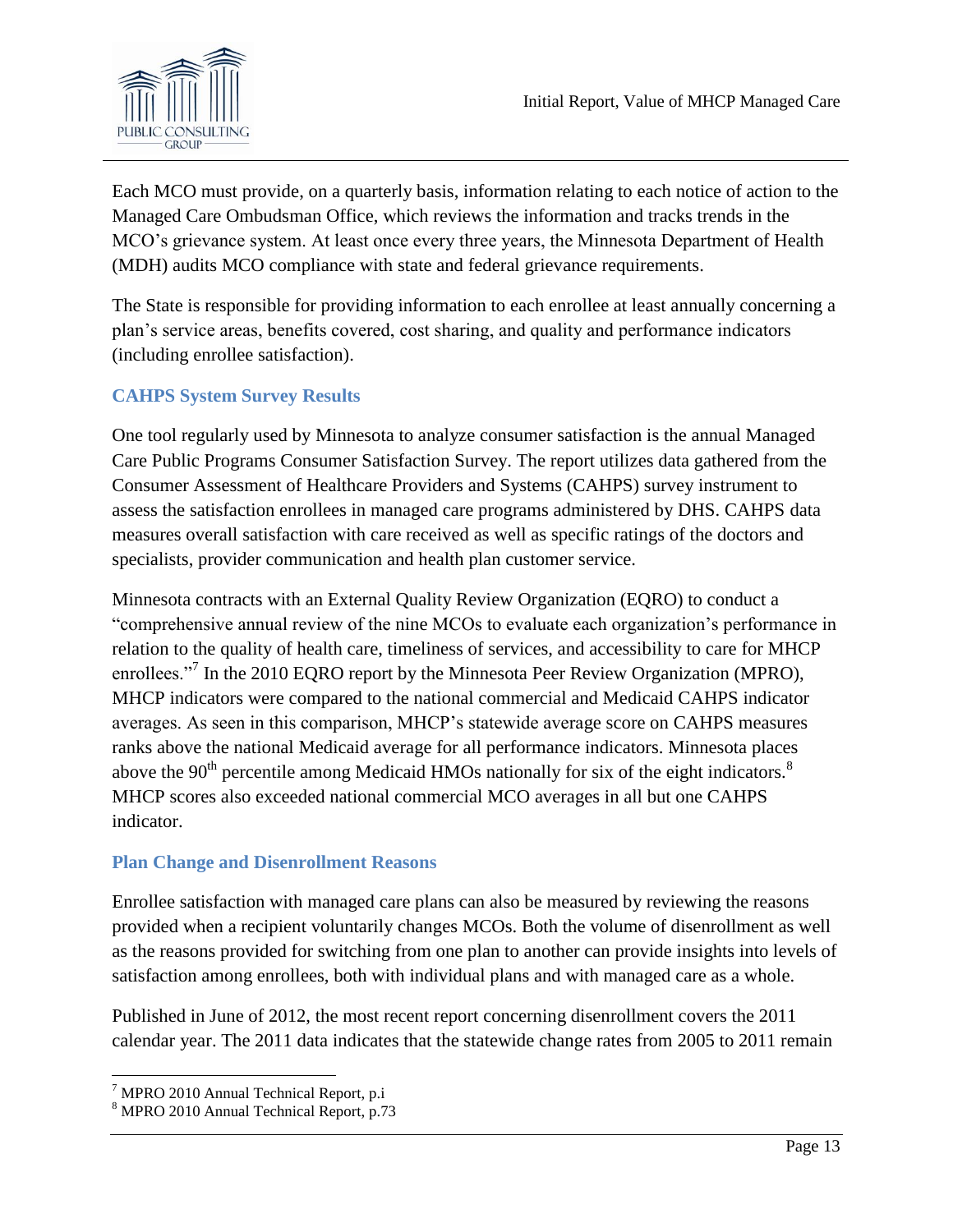

consistently below the 5 percent threshold set by the State. These change rates indicate that, in general, many consumers in managed care are satisfied with plan selections. In cases where disenrollment has occurred, reasons for plan selection changes do not necessarily represent dissatisfaction with the present MCO. Common reasons for plan changes include:

- General desire to change plans (not necessarily due to dissatisfaction);
- Absence of desired services or providers;
- Difficulty obtaining referrals to specialists or approvals for tests;
- Difficulty obtaining dental services;
- Difficulty scheduling appointments;
- Perceived as unable to provide all needed services, with another plan offering more comprehensive benefits; and
- Case management not meeting the perceived benefits. $9$

The disenrollment rates witnessed in Minnesota reflect that the plans provide services, in their respective regions, that are satisfactory to consumers.

# **Conclusions**

l

PCG's review of consumer satisfaction data in Minnesota suggests key points to consider in this program evaluation. First, the State maintains methods built into its quality strategy for consumers to voice concerns regarding managed care. This grievance and appeals system holds MCOs accountable to the consumers, and consumers are notified of plans performance on a regular basis.

Second, MHCP consistently performs among the highest-ranked managed care programs under nationally-accepted measures of performance for timeliness, quality, and access to care. According to those same standards, MHCP also outperforms the national average for commercial (private) managed care plans in the majority of its service categories. Finally, the rate of enrollee switching between plans remains consistently below the performance targets established by the State.

These findings suggest that consumers are generally satisfied with the level of service provided by managed care in Minnesota. In preparation for our final paper, PCG will consider additional information obtained through interviews with key MHCP stakeholders regarding levels of satisfaction. We will compare the information gathered to the data presented in this first draft.

<sup>&</sup>lt;sup>9</sup> 2011 Voluntary Changes in MCO Enrollment Report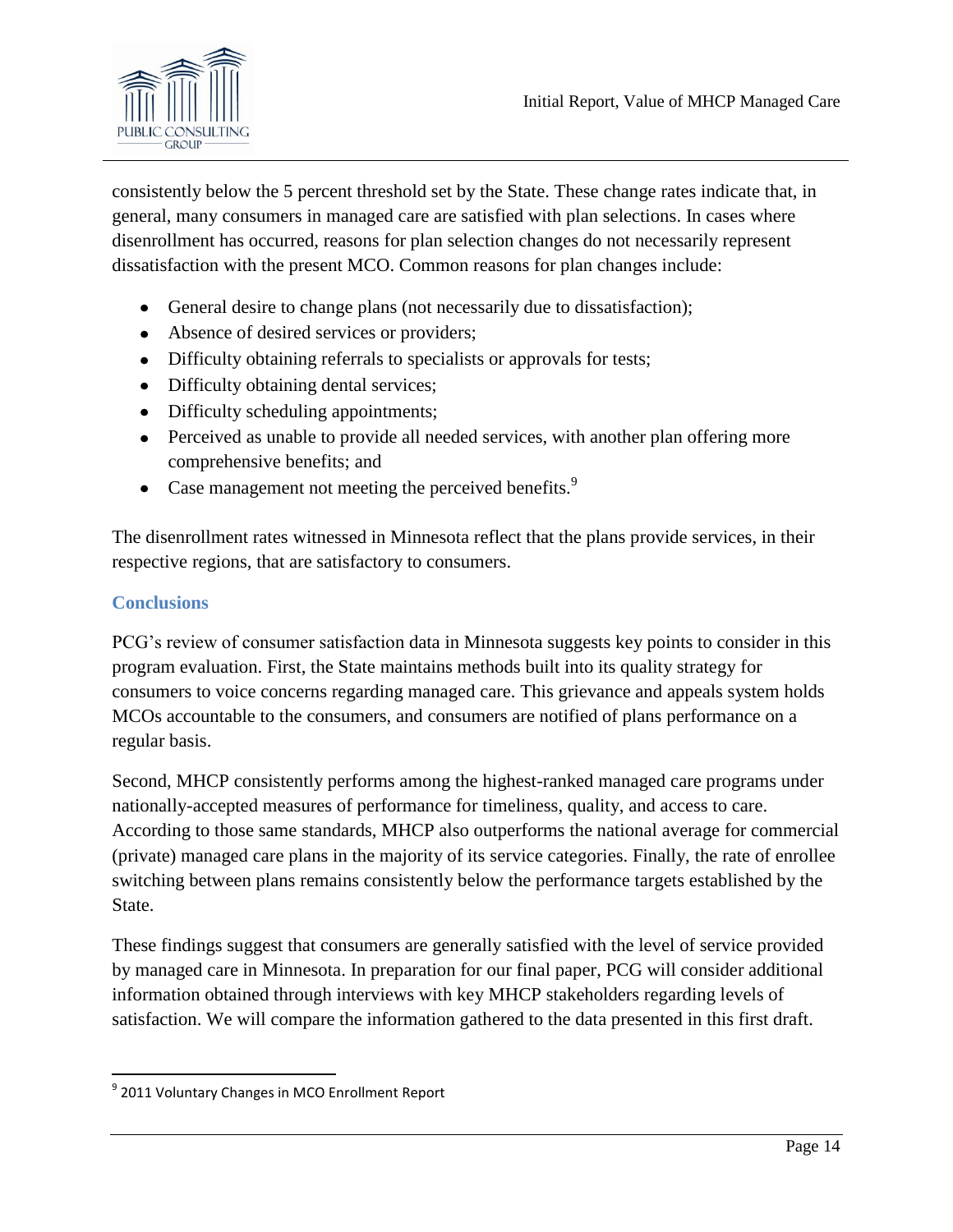

**Appendix A: Comparison between MHCP Statewide Averaged and National Commercial Averages**

| <b>Indicators</b>                               | <b>MHCP</b><br><b>Statewide</b><br><b>Average</b> | Nat'l<br><b>Commercial</b><br><b>Average</b> | Nat'l<br><b>Medicaid</b><br><b>Average</b> |
|-------------------------------------------------|---------------------------------------------------|----------------------------------------------|--------------------------------------------|
| <b>QUALITY:</b>                                 |                                                   |                                              |                                            |
| <b>CAHPS: How People Rated Their Personal</b>   | 71.61%                                            | 67.45%                                       | 61.10%                                     |
| <b>Doctor</b>                                   |                                                   |                                              |                                            |
| <b>CAHPS: How People Rated Their Specialist</b> | 66.26%                                            | 66.43%                                       | 61.34%                                     |
| <b>CAHPS: How People Rated Their Health</b>     | 56.36%                                            | 53.64%                                       | 48.75%                                     |
| Care                                            |                                                   |                                              |                                            |
| <b>CAHPS: How People Rated Their Health</b>     | 62.72%                                            | 47.30%                                       | 54.69%                                     |
| <b>Plan</b>                                     |                                                   |                                              |                                            |
| <b>CAHPS: How Well Doctors Communicate</b>      | 95.00%                                            | 93.86%                                       | 87.84%                                     |
| <b>ACCESS:</b>                                  |                                                   |                                              |                                            |
| <b>CAHPS: Getting Needed Care</b>               | 87.10%                                            | 85.48%                                       | 75.95%                                     |
| <b>CAHPS: Health Plan Customer Service</b>      | 86.00%                                            | 85.80%                                       | 79.74%                                     |
| <b>TIMELINESS:</b>                              |                                                   |                                              |                                            |
| <b>CAHPS: Getting Care Quickly</b>              | 86.50%                                            | 85.70%                                       | 80.56%                                     |

# **Section III. Measurement and Improvement of the Health Outcomes**

PCG understands that a goal of this evaluation is to determine if an MCO or FFS delivery model would better support the state's capacity to measure and improve the health outcomes of recipients. Our understanding is that the evaluation will further support insights on which delivery models may yield better health outcomes.

PCG has reviewed the existing managed care outcomes data that Minnesota has assembled and made available online at the Minnesota Department of Heath website. Initiatives such as the Performance Improvement Projects demonstrate each plan has made progress in particular health focus areas. A 2011 report compares managed care and fee for service health outcomes for select populations in 2010, noting the limitations of comparability.

These and other reports demonstrate the increased efforts DHS has commenced to determine managed care health quality outcomes. In the months between this initial report and our final report, PCG intends to build on this analysis to construct, as much as will be possible, a more comprehensive presentation of healthcare quality benchmarks under the current managed care delivery model.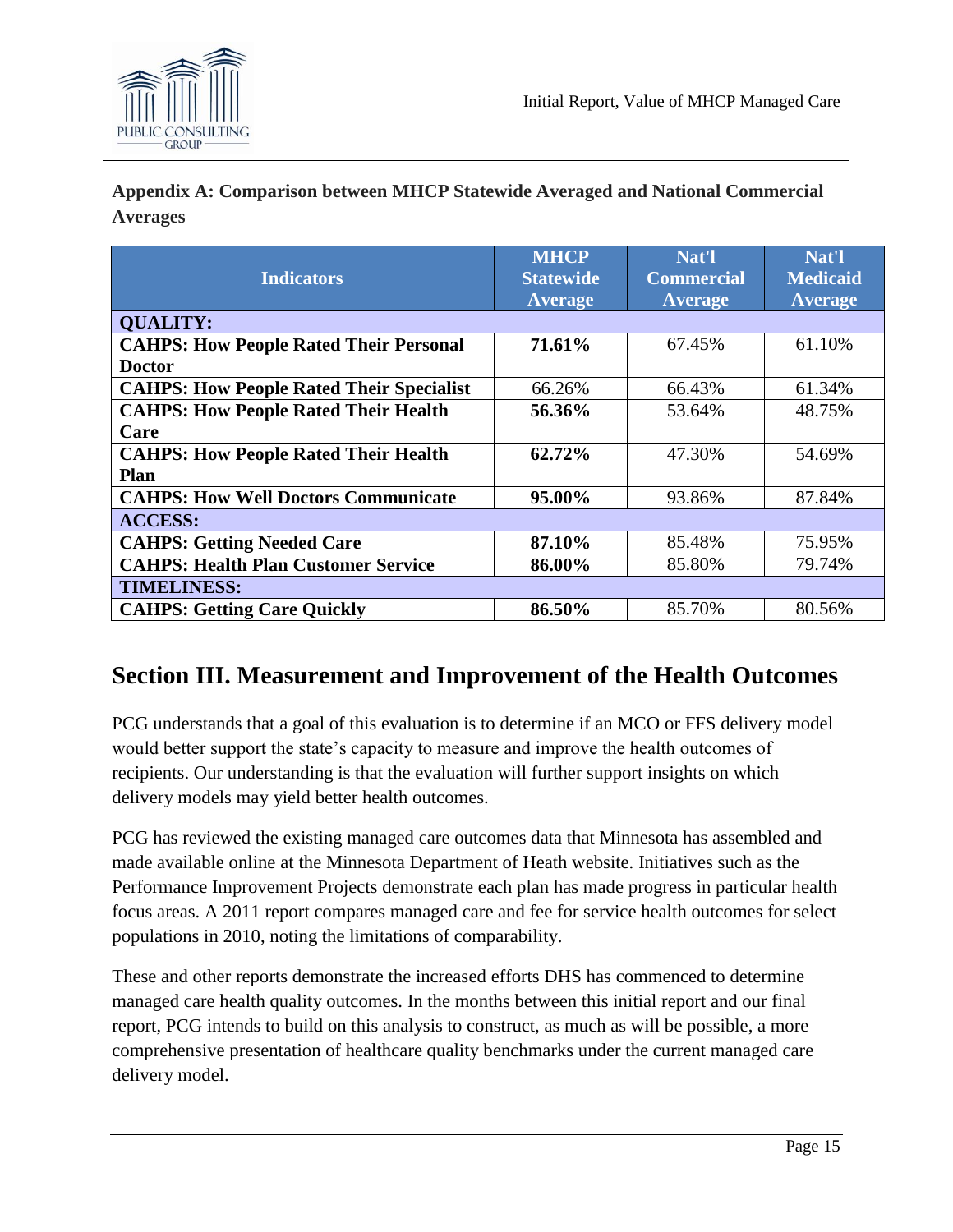

### **Healthcare Effectiveness Data and Information Set (HEDIS) Assessment**

First, PCG will analyze the Healthcare Effectiveness Data and Information Set (HEDIS) data made available by the state.

HEDIS is a tool used by more than 90 percent of America's plans to measure performance on important dimensions of care and service. HEDIS consists of 75 measures across 8 domains of care that address important health issues. HEDIS is also one component of NCQA's accreditation process. According to the NCQA Medicaid Managed Care Toolkit (2012 Health Plan Accreditation Standards), Minnesota Medicaid has adopted NCQA and HEDIS standards (as of February 2012). 34 states collect or require NCQA's standard HEDIS data making it possible to compare performance across states on an "apples-to-apples" basis.

However, despite efforts to compare Medicaid FFS and managed care systems, most states find it difficult to achieve comparability within states. A 2010 report conducted by the Center for Health Care Strategies indicated that states have a very difficult time comparing the MCO and



FFS systems. They identified difficulties with financial and human resources to support medical record extraction at the provider level for the FFS programs and comparability of the data because of differences in the population acuity covered by managed care versus FFS. Managed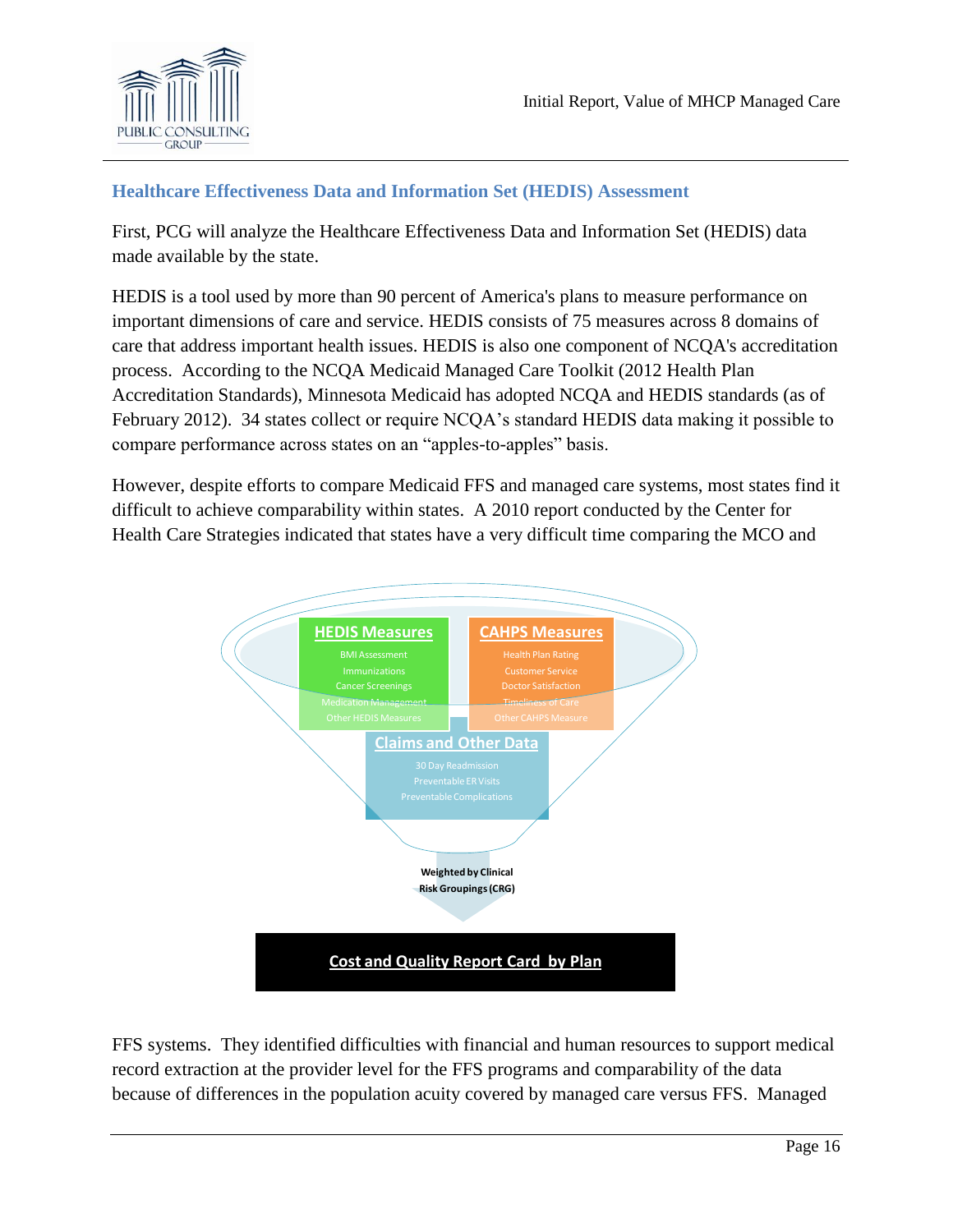

care plans often treat healthier populations whereas FFS programs are focused on the sickest long term care, disabled, and mental health clients in the system.

The evaluation will identify any gaps in the HEDIS reporting for the FFS and MCO system and apply a risk adjustment to the scoring to ensure we account for difference in population health. We will then report HEDIS measures across the FFS and MCO plans for comparison purposes.

#### **Consumer Assessment of Healthcare Providers and Systems (CAHPS) Assessment**

This report has already addressed CAHPS reviewing recipient satisfaction*.* It is equally relevant here for another reason.

The evaluation will also analyze the Consumer Assessment of Healthcare Providers and Systems (CAHPS) data. CAHPS is a survey which measures members' satisfaction with their care in areas such as claims processing, customer service and getting needed care quickly. Data collection relating to the CAHPS 4.0 survey must be conducted by an NCQA-approved external survey organization. To assist PCG, Minnesota will make available CAHPS satisfaction survey results, HEDIS and Ambulatory Care Sensitive Conditions (ACSC) performance measures, the managed care quality strategy, EQRO annual technical and other available PMQI reports, and care system and county care system reviews, care plan audit protocols, and care plan audit reports.

#### **NCQA Medicaid Managed Care Toolkit Assessment**

PCG will utilize and consult with the NCQA Medicaid Managed Care Toolkit as well. In 2006, NCQA created its first Medicaid Managed Care Toolkit in consultation with the Centers for Medicaid and State Operations in response to numerous inquiries from state Medicaid programs. The toolkit explains how states can take advantage of the federal authority to streamline oversight of Medicaid managed care plans through the use of private accreditation for health plans. Using accreditation for oversight reduces unnecessary duplication in the oversight process. The toolkit highlights the areas where NCQA's evaluation standards and performance measures can be used to supplement and, when considered applicable, serve in lieu of relevant Medicaid requirements and complement the mandatory EQRO activities. PCG will look to leverage the NCQA toolkit for assessments across both MCO and FFS systems.

#### **Medicaid Claims (FFS) and Encounter (MCO) Assessment**

Lastly, PCG will identify differences in health status across the FFS and MCO population utilizing claims and encounter data. Health claims data risk grouping is the fundamental platform for performing population-based risk-adjusted analytics. Risk groupings predict resource consumption at the person level and allow for patient and provider analysis on an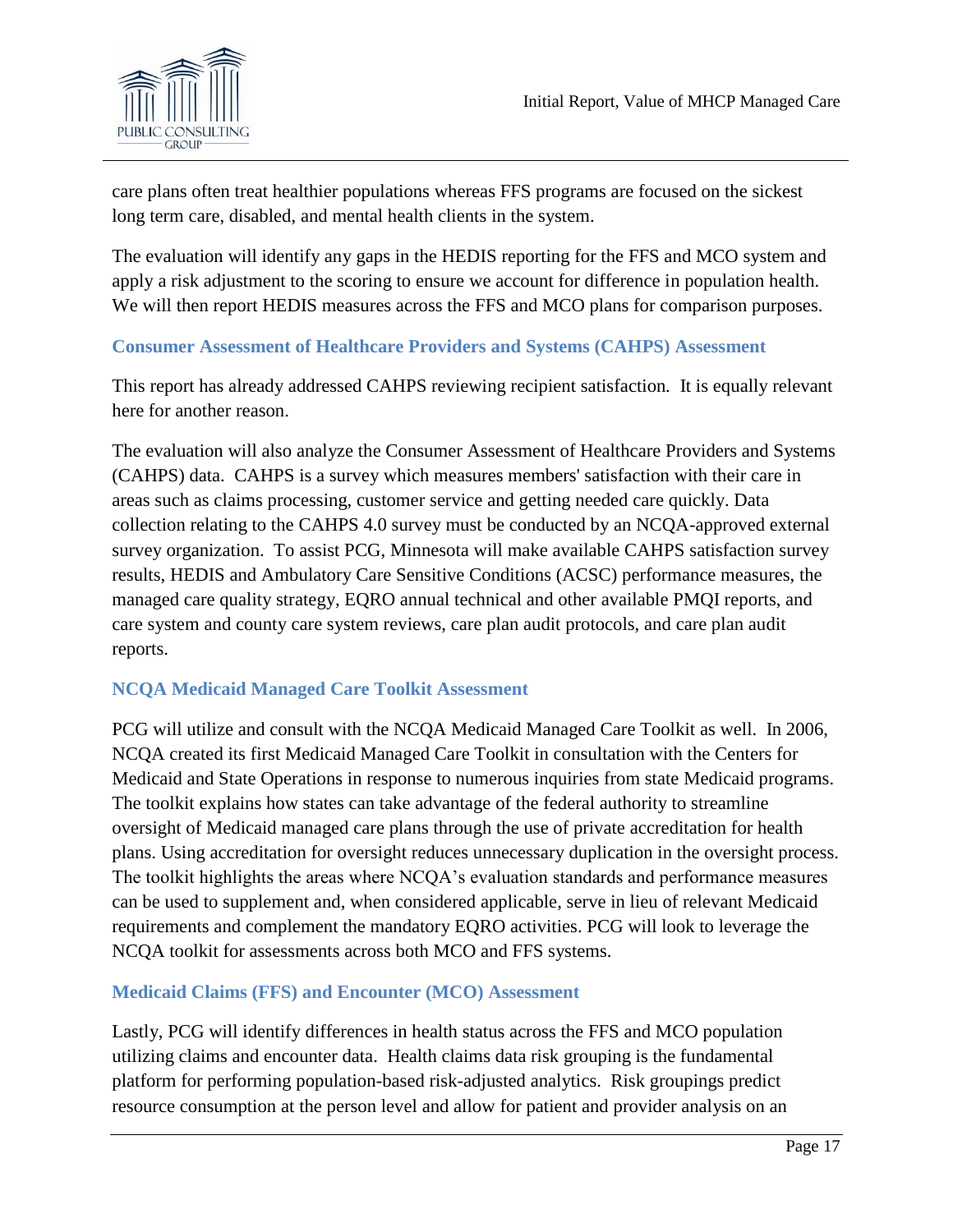

"apples-to-apples" basis, comparing patients with the same disease burden and resource requirements. This is necessary for any care, population, or provider management.

Claims data provides much valuable information to the market. We can identify average lengths of stay, payment to charge ratios, and Per Member Per Month (PMPM) cost by users. However, claims data alone is limited in that it does not identify the underlying illness burden of each unique member by plan. Applying population-based health status indicators onto claims helps regulators make more accurate decisions on disparities in health and cost across the system.

This enhanced data is used to identify variation within the population by provider or other organizational affiliation to design and implement payment policy initiatives and manage programs designed to reduce variation and improve overall cost and quality. Specifically these data provide:

- The ability to stratify populations by illness burden, enabling us to predict resource consumption at the person level providing programmatic support to care management programs and the foundation for risk adjusting the population.
- The ability to establish risk-adjusted outcome measures including cost and utilization reports at the population level (e.g. PMPM costs utilization).
- Member-centric reporting that is actionable at the provider level. Developing a member centric approach calculates population illness burden at the patient level – as opposed to episode level.
- Creating data that is meaningful and actionable to the front line providers.
- Outcome metrics that focus on events such as admissions, readmissions, ER visits, high cost testing and complications. These outcome measures highlight the greatest opportunities for improving both cost and quality.

#### **Developing a Report Card by Plan**

Once data has been grouped and tagged, PCG can calculate risk-adjusted expected values, which are used to compare dissimilar populations with HEDIS, CAHPS, and claims metrics. PCG will be able to create report cards for cost and quality across MCO and FFS plans in the Minnesota MHCP system.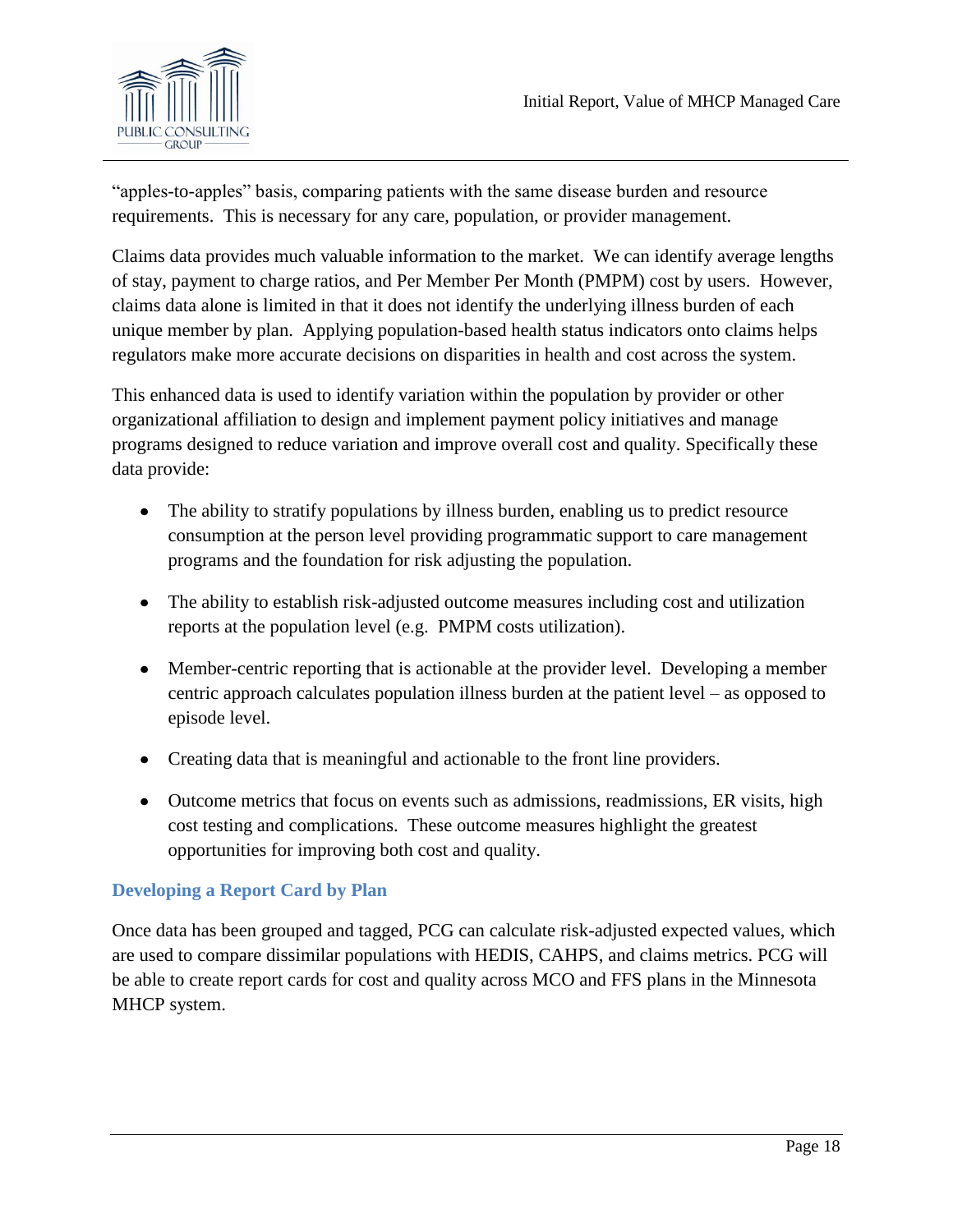

# **Section IV. Evaluation of Access to Health Services**

Minnesota's Managed Care Public Programs Quality Strategy designates access standards as one of its core quality strategy components. According to 42 CFR 438.206, "Each State must ensure that all services covered under the State plan are available and accessible to enrollees of MCOs, PIHPs, and PAHPs.<sup>10</sup> Each MCO must also provide assurance to the State and supporting documentation that it has the capacity to service the expected enrollment in its service area in accordance with the State's standards for access to care, and to meet the needs of the anticipated number of enrollees in the service area.

# **Availability of Services**

Availability of services entails both the size of the delivery network and the furnishing of services. Network requirements dictate that each MCO maintains a provider network sufficient in size to provide adequate access for members to all services covered under the contract. Provisions include rules for distance or travel time, timely access, and reasonable appointment times. Additional requirements grant access to female specialists, second opinions, and out-ofnetwork providers. Regarding furnishing of services, enrollees have the right to timely access to care and to receive services in culturally competent manner.

MCOs agree, through contracts with the State, to provide the same or equivalent substitute services as those provided under fee-for-service, and may also provide services that surpass this threshold. These benefits include physician services, inpatient and outpatient hospital services, dental services, behavioral health services, therapies, pharmacy, and home care services.<sup>11</sup>

# **Timely Access**

Federal requirements for timely access under managed care can be found in 42 CFR  $438.206(c)(1)$ , which defers much responsibility for defining and overseeing timeliness requirements to states. The federal regulation explicitly requires that MCO network providers offer hours of operation no less than those available to commercial or Medicaid fee-for-service enrollees, and that services are available 24 hours a day, 7 days a week when medically necessary.

Minnesota Administrative Rule 4685.1010 states that covered services must be accessible to enrollees in accordance with "medically appropriate guidelines consistent with generally

l <sup>10</sup> 42 CFR 438.206

 $11$  Minnesota Managed Care Public Programs Quality Strategy, June 2012, p.11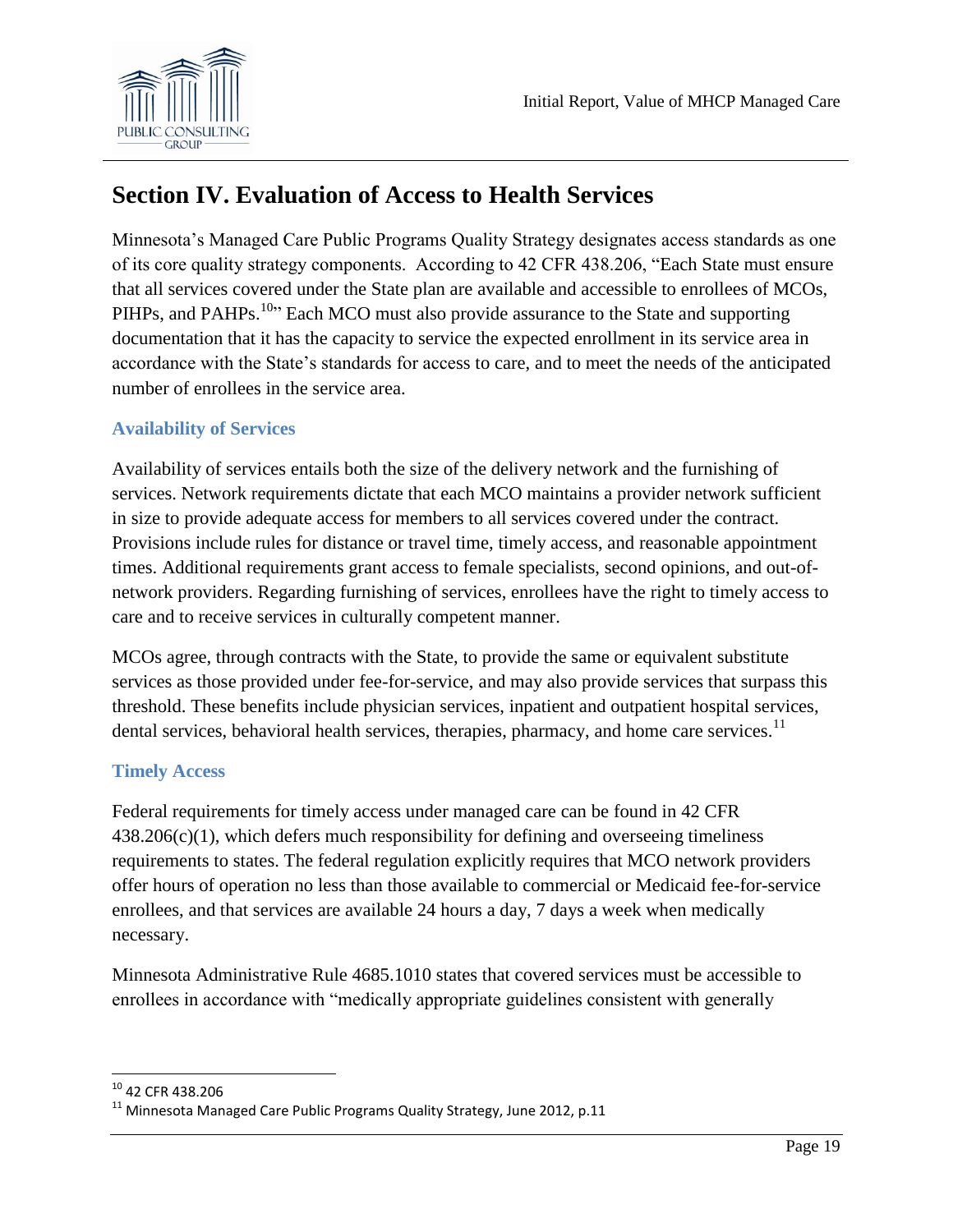

accepted practice parameters."<sup>12</sup> For both primary care and specialty physician services, access must be available 24 hours per day through:

- Regularly scheduled appoints during normal business hours;
- After hours clinics;
- Use of a 24-hour answering service with standards for maximum allowable call-back times based on what is medically appropriate to each situation;
- Back-up coverage by another participating physician; and
- Referrals to urgent care centers, where available, and to hospital emergency care.<sup>13</sup>

# **Geographic Accessibility**

MCO geographic access requirements are judged according to Minnesota statute 62D.124, which states that, "Within the [MCO's] service area, the maximum travel distance or time shall be the lesser of 30 miles or 30 minutes to the nearest provider of…primary care services, mental health services, and general hospital services.<sup>14</sub><sup>2</sup> Subdivision 2 of the statute expands the maximum</sup> distance or travel time to "the lesser of 60 miles or 60 minutes" to provide alternative services including "specialty physician services, ancillary services, specialized hospital services, and all other health services not listed [elsewhere in the statute]."<sup>15</sup>

# **Coordination and Continuity of Care**

The capitated payment structure of managed care incentivizes more efficient coordination of care, reducing repeated tests and discouraging unnecessary procedures. Nevertheless, interactions between multiple payers and provider systems leave MCOs exposed to administrative errors that prevent patients from having access to necessary services. Under 42 CFR 438.208, MCOs are responsible for ensuring that each enrollee has access to a primary care provider to coordinating care for all enrollees.<sup>16</sup> Required coordination services include "primary care and all other covered services to…enrollees [to] promote and assure service accessibility, attention to individual needs, continuity of care, comprehensive and coordinated service delivery, culturally appropriate care, and fiscal and professional accountability. $17$ 

# **Complaints Concerning Access**

 $\overline{\phantom{a}}$ <sup>12</sup> Minnesota Administrative Rules 4685.1010 Availability and Accessibility, Subpart  $6(A)$ 

 $13$  Minnesota Administrative Rules 4685.1010 Availability and Accessibility

<sup>14</sup> 2012 Minnesota Statutes 62D.124, Subd 1

<sup>15</sup> 2012 Minnesota Statutes 62D.124, Subd 2

<sup>16</sup> 42 CFR 438.206 (b)

<sup>&</sup>lt;sup>17</sup> Minnesota Managed Care Public Programs Quality Strategy, June 2012, p.16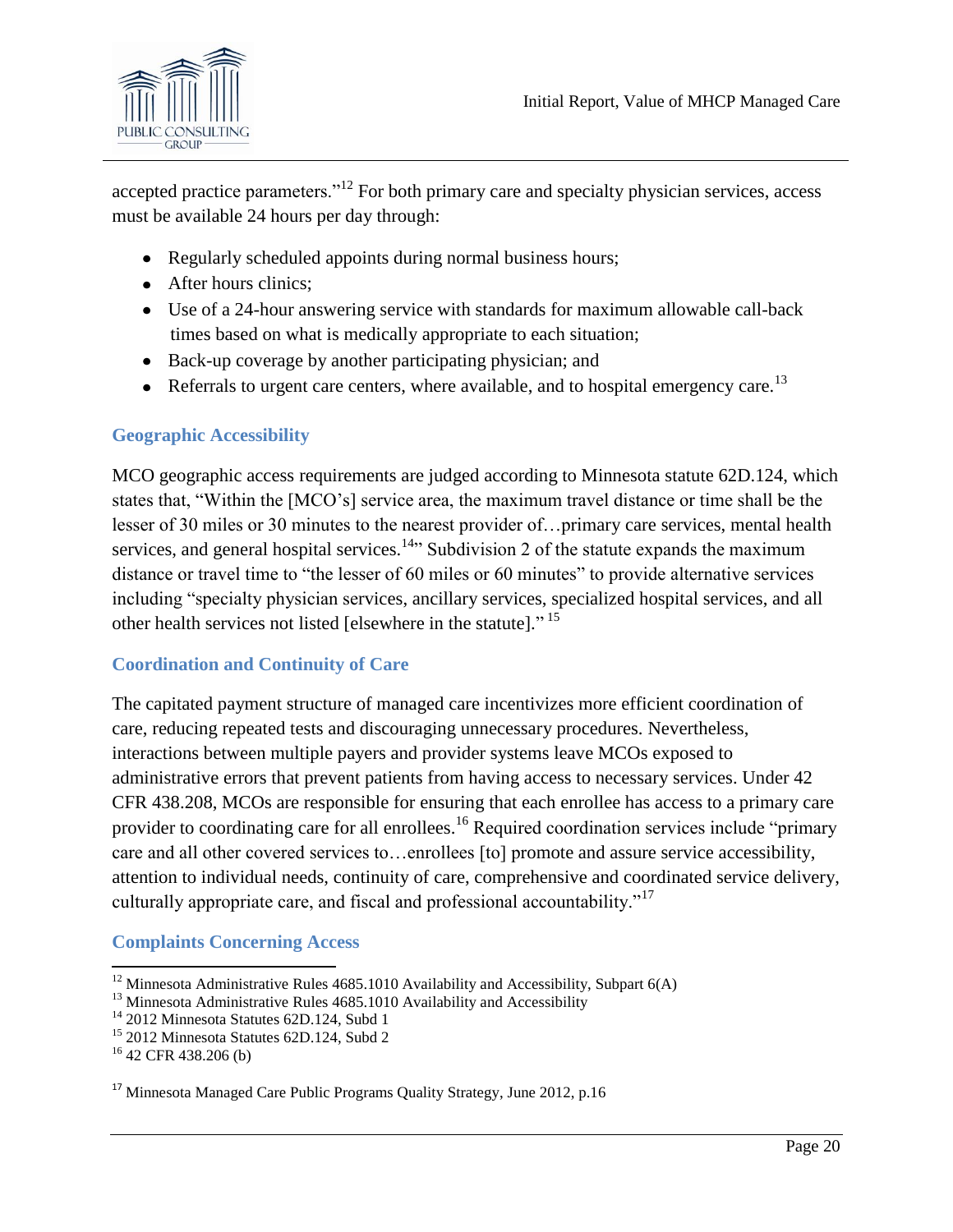

The Minnesota DHS publishes regular reports containing information on complaints received by its MCOs. These complaints can relate to several areas of interest to the State, and assist DHS with monitoring plan performance and identifying opportunities for improvement. Complaints or grievances regarding access to care can be brought forth for several reasons, including:

- 
- 
- 
- Inadequate geographic options;
- Delays in obtaining service; Delays in appointment scheduling;
- Excessive wait times; Inability in obtaining referrals;
- Excessive wait times; Inability to obtain medical information; and
	- Lack of availability of special services.

According to DHS reports, the number of grievances relating to access has increased in the past three years. While grievances have increased in this area, several factors may contribute to this. The increases may be attributed to an overall increase in the population of managed care enrollees. Alternatively, the increase in grievances can arise from restructuring coverage areas or plan enrollments, which can produce failures to maintaining continuity of care. While access grievances attributed to continuity issues are legitimate, complaints relating to enrollment or coverage changes tend are transitional in nature and tend to decrease over time.

In order to discern whether grievance increases can be attributed to enrollee number growth, PCG has indexed these two variables against one another for the most recent three years. This index can be seen in Appendix 2. This analysis indicates an increase of grievances related to access over enrollee population growth between 2010 and 2011. Between these two years, enrollee growth increased by only 4.85 percent, while the number of complaints related to access increased by 20.49 percent. This comparison indicates that enrollment does not appear to be the cause of the spike in access complaints. However, a final determination of the cause of this increase requires further study by PCG and will be a focus of the final June 2013 version of this report.

#### **Conclusions**

Access to care is an essential component of value when analyzing a State's managed care program. There are many ways that differences in fee-for-service and managed care payment structures can impact access to care. Most notably, they can impact provider participation in MHCP.

Although data-driven analysis and contract monitoring is essential for ensuring that MCOs maintain frameworks capable of supporting enrollee care, the most telling information concerning access remains whether consumers are satisfied that their needs are being met. Data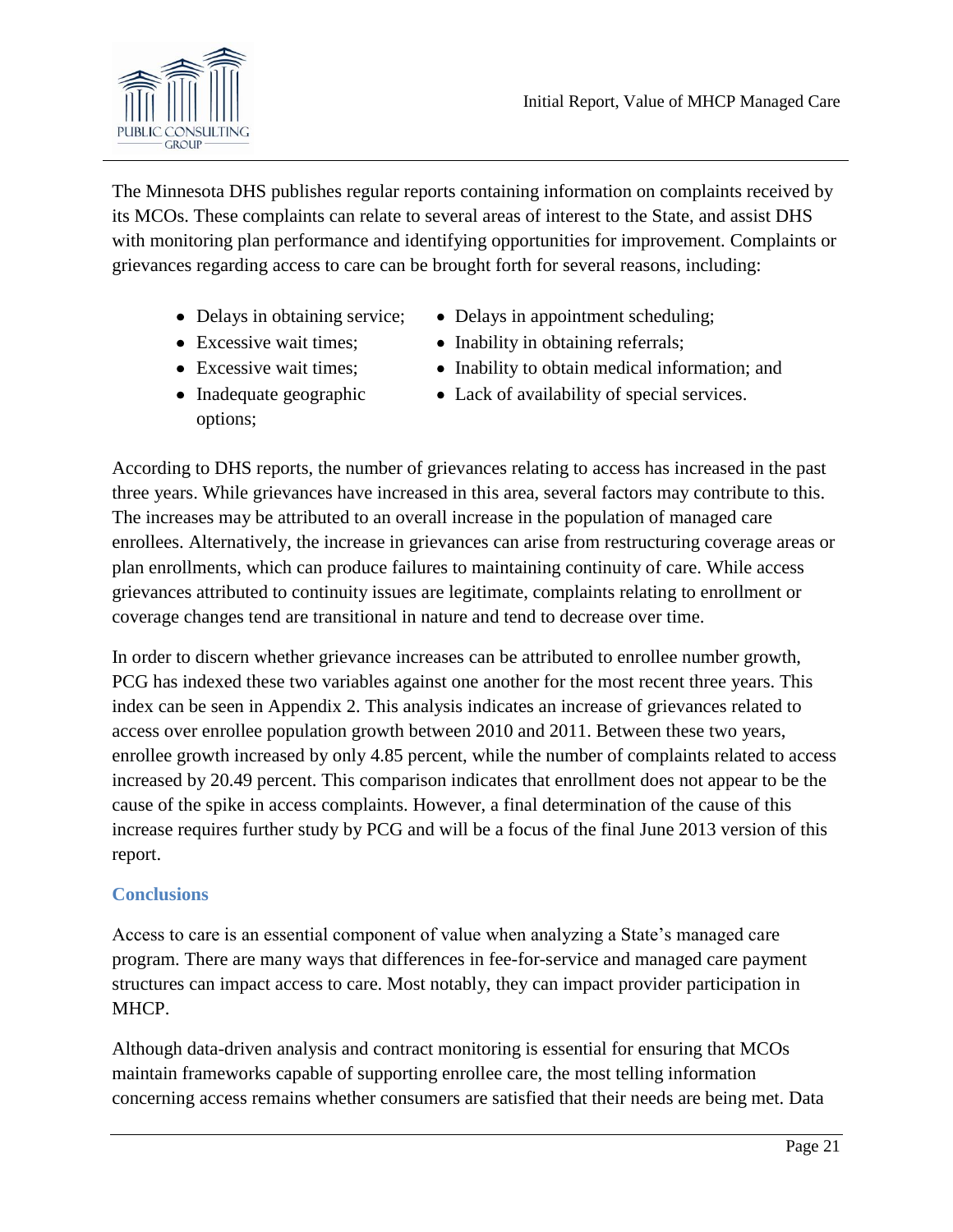

provided in Minnesota's most recent external quality review included an analysis of CAHPS performance indicators , and found that MHCP outperformed national averages for patient satisfaction with both Medicaid and commercial MCOs. However, the data analyzed in most recent EQRO report does not extend past 2010. PCG observed that, between 2010 and 2011, the number of grievances brought against plans has increased, both in quantity and as a percentage of enrollees.

These findings must be substantiated through additional analysis of complaints data and through conversations with Minnesota stakeholders, including providers, MCO representatives, and State officials responsible for interactions with consumers.

In the period between the issuance of this preliminary report and the final report published in June 2013, PCG will continue its analysis of access to care. PCG will investigate MCO compliance with access standards found in contracts, state law, and in federal regulations to identify opportunities for improvements in patient access and satisfaction.

Access Complaints can include: delay in obtaining service, excessive wait times, inadequate geographic options, delays in appointment scheduling, inability in obtaining referral, inability to obtain medical information, and lack of availability of special services.<sup>18</sup>

|                         |            | <b>Total</b>         |            | <b>Indexed</b>       |
|-------------------------|------------|----------------------|------------|----------------------|
|                         | Enrollment | Access<br>Complaints | Enrollment | Access<br>Complaints |
| <b>Year-End</b><br>2009 | 513,082    | 929                  | 100.0%     | 100.0%               |
| <b>Year-End</b><br>2010 | 554,131    | 984                  | 108.0%     | 105.9%               |
| <b>Year-End</b><br>2011 | 580,834    | 1,185                | 113.2%     | 127.6%               |

 $\overline{\phantom{a}}$ 

<sup>&</sup>lt;sup>18</sup> 2011 Managed Care Grievance System Information Summary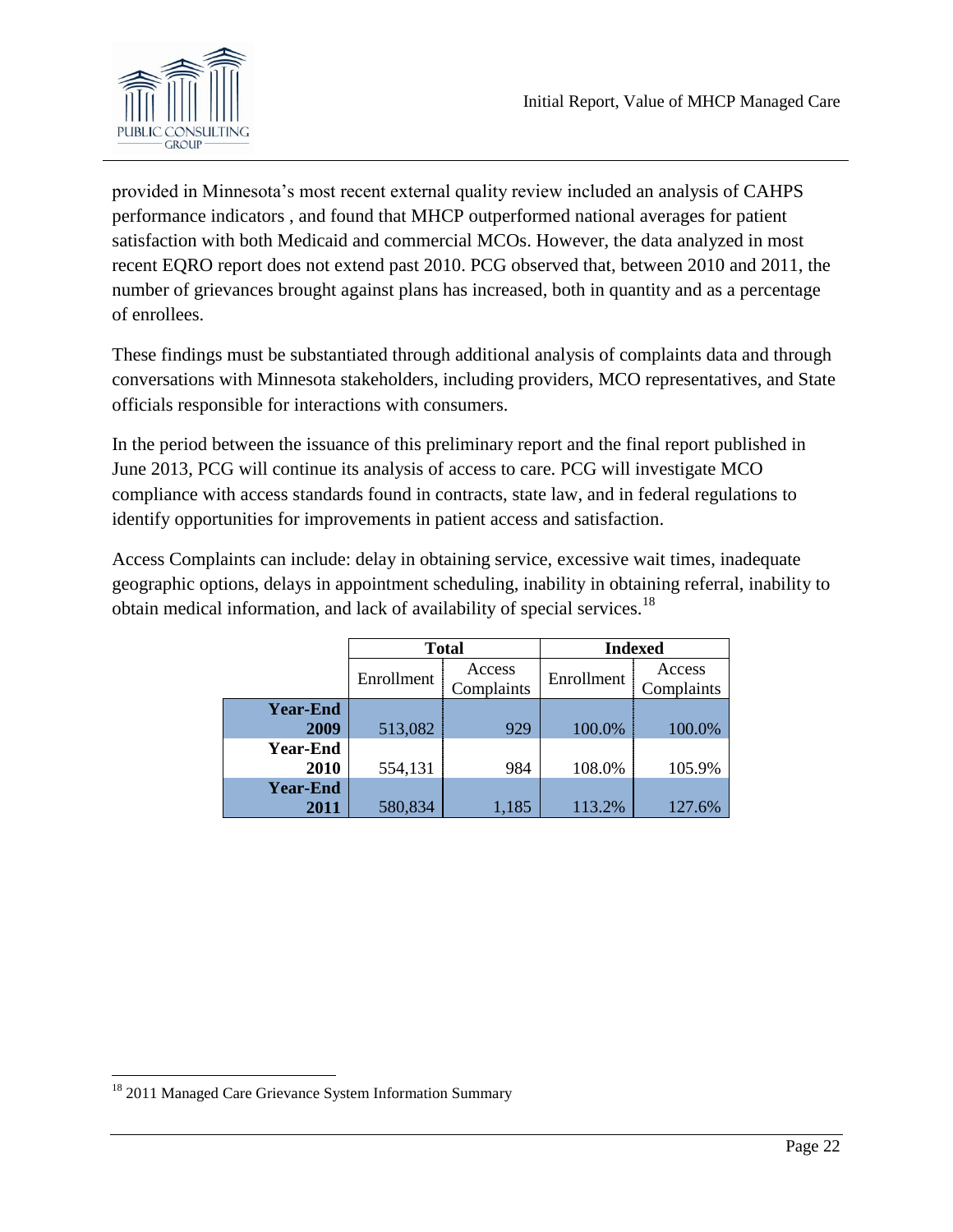



Enrollment data for calendar years was retreived from the December enrollment report for that year. For example, enrollment data for 2010 was gathered from the State's December 2010 enrollment summary.<sup>19, 20</sup>

# **Section V. Impact of Additional Services Provided by MCOs**

Some MCOs offer services, beyond what is offered or can be reimbursed under FFS models, to incentivize members to enroll. That may include greater use of social workers or use of specific MCO care coordination models or waiver of nominal FFS co-pays to take away potential barriers to care. In other cases MCOs offer other incentives, such as free baby strollers or diapers to new mothers, to enroll in their plan. PCG has begun work to document the additional services offered by the MCOs and request that each MCO provide information on utilization rates of these "addon" services. This would include any outcomes MCOs can document related to the provision of these care management tools.

Case management is often times highlighted as a key benefit to implementing Managed Care. Providers, plans, and advocates often express support for the idea that managed care has the potential to improve care coordination for Medicaid beneficiaries. Plans have more resources at their disposal than the state (e.g. nurses, data analysts, and community outreach workers) who can work with individual Medicaid beneficiaries, especially those at risk, to improve their health and health behaviors. Plan case managers can counsel those with chronic illnesses to receive necessary preventive care and adhere to medications. They can assist with poverty-related issues that interfere with patients' medical appointments. They can use data analytics to identify outliers such as frequent emergency room utilization or preventable 30 day readmissions.

 $\overline{\phantom{a}}$ <sup>19</sup> 2011 Managed Care Grievance System Information Summary

<sup>&</sup>lt;sup>20</sup> Minnesota Department of Human Services, Managed Care Enrollment Figures, December 2009, December 2010, December 2011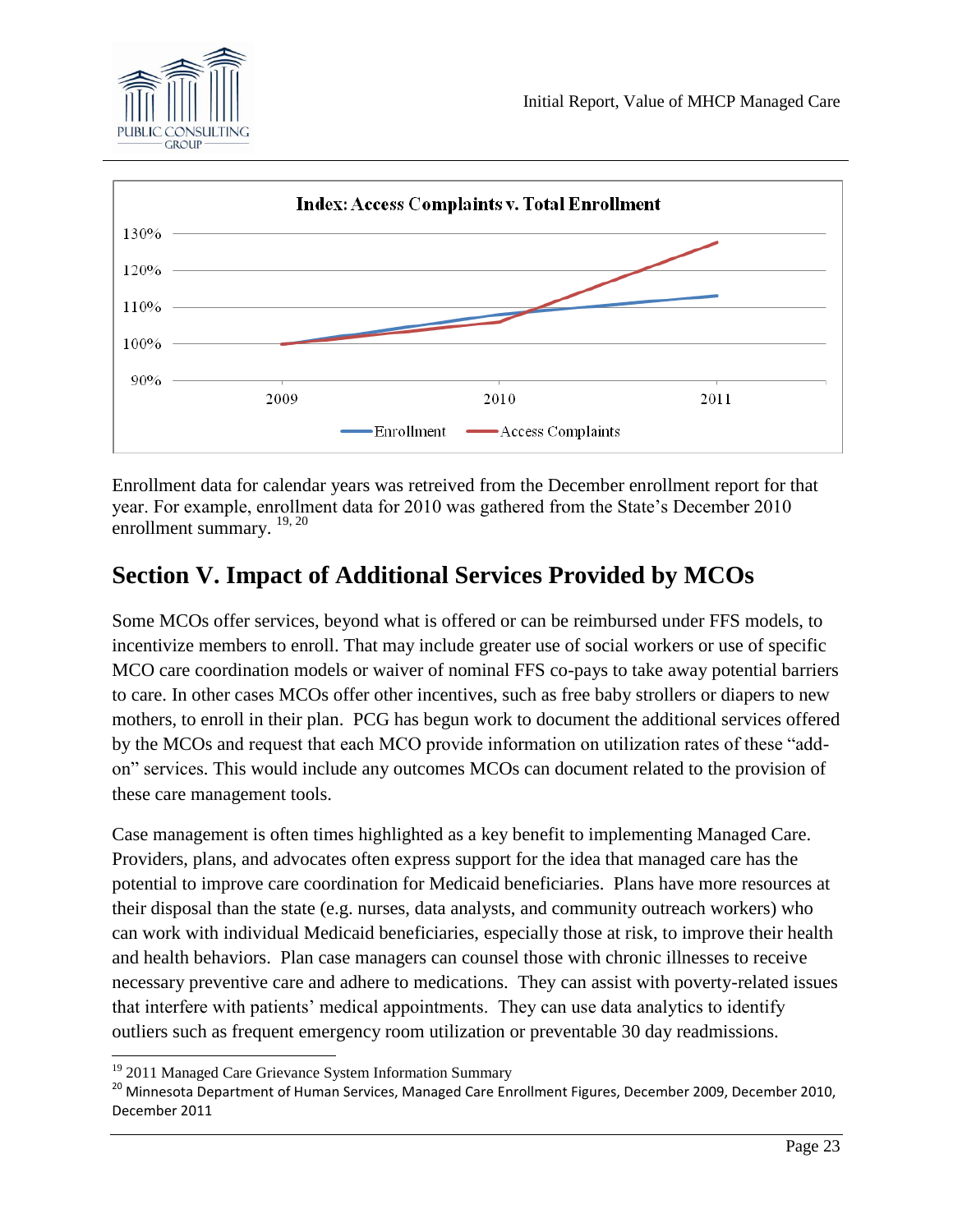

Done effectively, these initiatives could both improve the quality of care and reduce its cost. If the Minnesota plans are contractually required to hire case managers, conduct health risk assessments for new members, and develop a care plan for members with special health care needs, then these services need to be evaluated. Work has begun to document each plan's strategy and try to quantify the cost and benefits of each program.

# **Section VI. Measurement of Actual and Potential Cost Savings**

"Value" is the intersection of cost and quality. While cost analysis will not solely determine if Minnesota would receive better value from fee-for-service or managed care, it is a critical component.

In initial interviews with PCG, DHS staff indicated their interest in improving agency access to cost data that would enhance their ability to manage health care costs. This would include rebasing fee-for-service rates so that they more accurately represent recent provider cost experiences. Fee for service rate rebasing would provide more options for linking capitation rates to managed care rates.

Further, DHS staff expressed an interest in improving access to cost information that would rapidly identify cost drivers. This is especially true in the remaining fee-for-service budget, where rapid identification of individual benefit line cost trends (hospital, pharmacy, etc) could enhance the agency's ability to successfully manage them.

DHS has made efforts to reduce managed care contract costs. In 2011, Minnesota implemented a competitive bidding procurement pilot process for the five plans in the Twin Cities metropolitan area. The pilot started in January 2012. In the past year, this competitive bidding process helped keep actual program costs below initial budget estimates.

States use different methods for procurement and capitation rate setting of MCO services. States may use actuaries, negotiate with the managed care plans, or go out to competitive bid. The table below shows which methods some states were using as of 2010.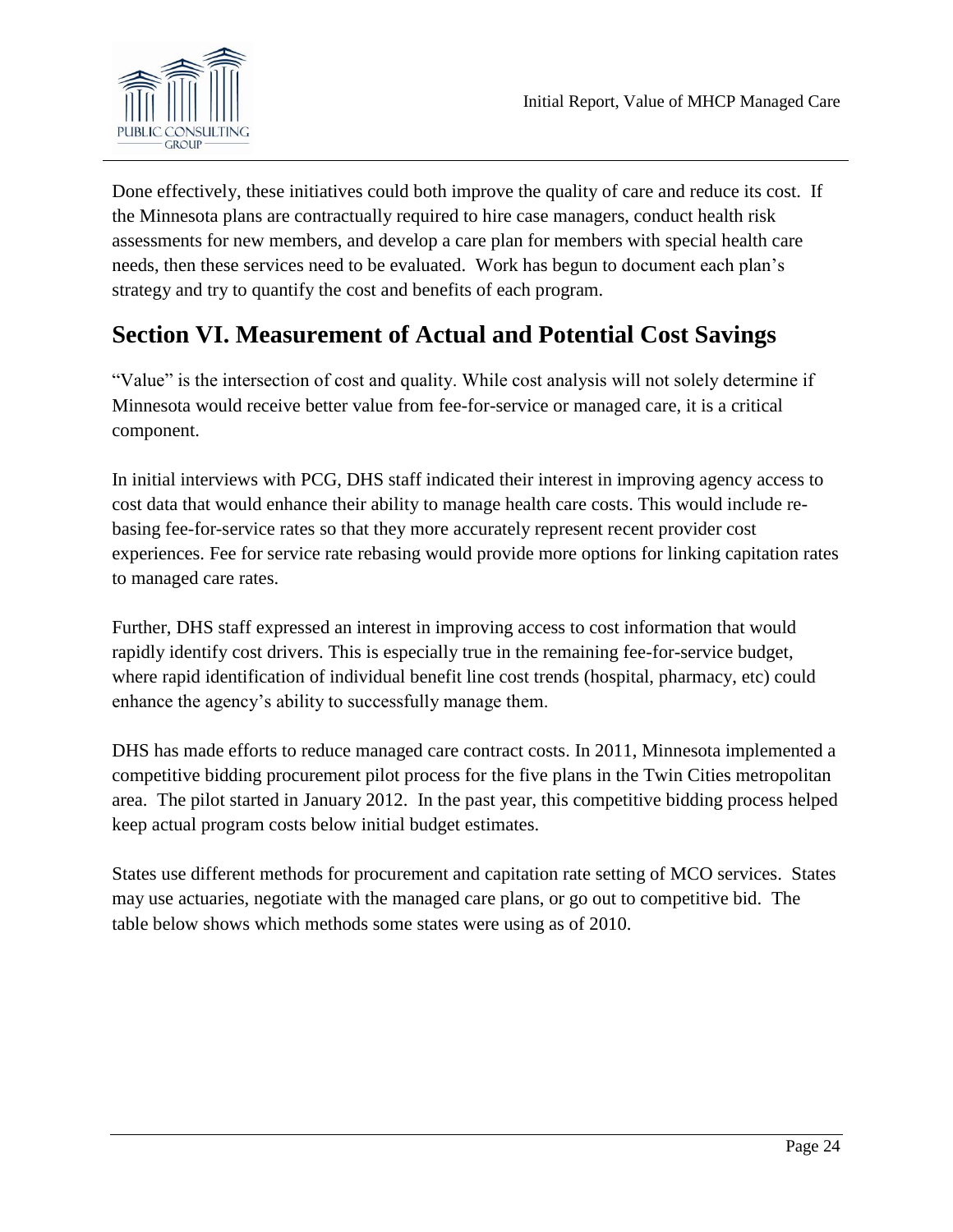

| <b>State</b>               | <b>Administrative</b><br><b>Rate Setting</b><br><b>Using</b><br><b>Actuaries</b> | <b>Negotiation</b>        | <b>Competitive</b><br><b>Bid Within</b><br><b>Rate Ranges</b> | Competitive<br><b>Bid</b> |
|----------------------------|----------------------------------------------------------------------------------|---------------------------|---------------------------------------------------------------|---------------------------|
| $\mathbf{A}\mathbf{Z}$     | $\mathbf X$                                                                      |                           | X                                                             | $\mathbf X$               |
| CA                         | $\mathbf X$                                                                      |                           |                                                               |                           |
| CO                         | $\mathbf X$                                                                      | $\mathbf X$               |                                                               |                           |
| CT                         |                                                                                  | $\mathbf X$               |                                                               | $\mathbf X$               |
| DC                         | $\mathbf X$                                                                      | $\mathbf X$               |                                                               |                           |
| DE                         | $\mathbf X$                                                                      | $\mathbf X$               | $\mathbf X$                                                   | $\mathbf X$               |
| FL                         | $\mathbf X$                                                                      |                           |                                                               |                           |
| GA                         | $\mathbf X$                                                                      |                           |                                                               |                           |
| H <sub>I</sub>             |                                                                                  | $\mathbf X$               | $\mathbf X$                                                   |                           |
| $\mathop{\rm IL}\nolimits$ | $\mathbf X$                                                                      |                           |                                                               |                           |
| $\mathbbm{I}\mathbb{N}$    |                                                                                  |                           | $\mathbf X$                                                   |                           |
| <b>KS</b>                  |                                                                                  |                           | X                                                             |                           |
| KY                         | $\mathbf X$                                                                      |                           |                                                               |                           |
| MA                         |                                                                                  | $\mathbf X$               | $\mathbf X$                                                   |                           |
| MD                         | $\mathbf X$                                                                      |                           |                                                               |                           |
| $\rm MI$                   | $\mathbf X$                                                                      |                           |                                                               |                           |
| <b>MN</b>                  | $\boldsymbol{\mathrm{X}}$                                                        | $\boldsymbol{\mathrm{X}}$ |                                                               |                           |
| <b>MO</b>                  |                                                                                  | $\mathbf X$               | $\mathbf X$                                                   | X                         |
| MS                         | $\mathbf X$                                                                      |                           |                                                               |                           |
| NE                         | $\mathbf X$                                                                      |                           |                                                               |                           |
| $\mathbf{N}\mathbf{J}$     | $\mathbf X$                                                                      |                           |                                                               |                           |
| <b>NM</b>                  |                                                                                  |                           | $\mathbf X$                                                   |                           |
| <b>NV</b>                  | $\mathbf X$                                                                      | $\mathbf X$               | $\mathbf X$                                                   | $\mathbf X$               |
| ${\rm NY}$                 | $\mathbf X$                                                                      |                           |                                                               |                           |
| <b>OH</b>                  | $\mathbf X$                                                                      |                           |                                                               |                           |
| <b>OR</b>                  | $\mathbf X$                                                                      |                           |                                                               |                           |
| PA                         | $\mathbf X$                                                                      | $\mathbf X$               |                                                               |                           |
| RI                         | $\mathbf X$                                                                      |                           |                                                               |                           |
| <b>SC</b>                  | $\mathbf X$                                                                      |                           |                                                               |                           |
| <b>TN</b>                  | $\mathbf X$                                                                      |                           | $\mathbf X$                                                   |                           |
| TX                         | $\mathbf X$                                                                      |                           |                                                               |                           |
| UT                         |                                                                                  | $\mathbf X$               |                                                               |                           |
| <b>VA</b>                  | $\mathbf X$                                                                      |                           |                                                               |                           |
| <b>WA</b>                  | $\mathbf X$                                                                      |                           |                                                               |                           |
| WI                         |                                                                                  |                           |                                                               |                           |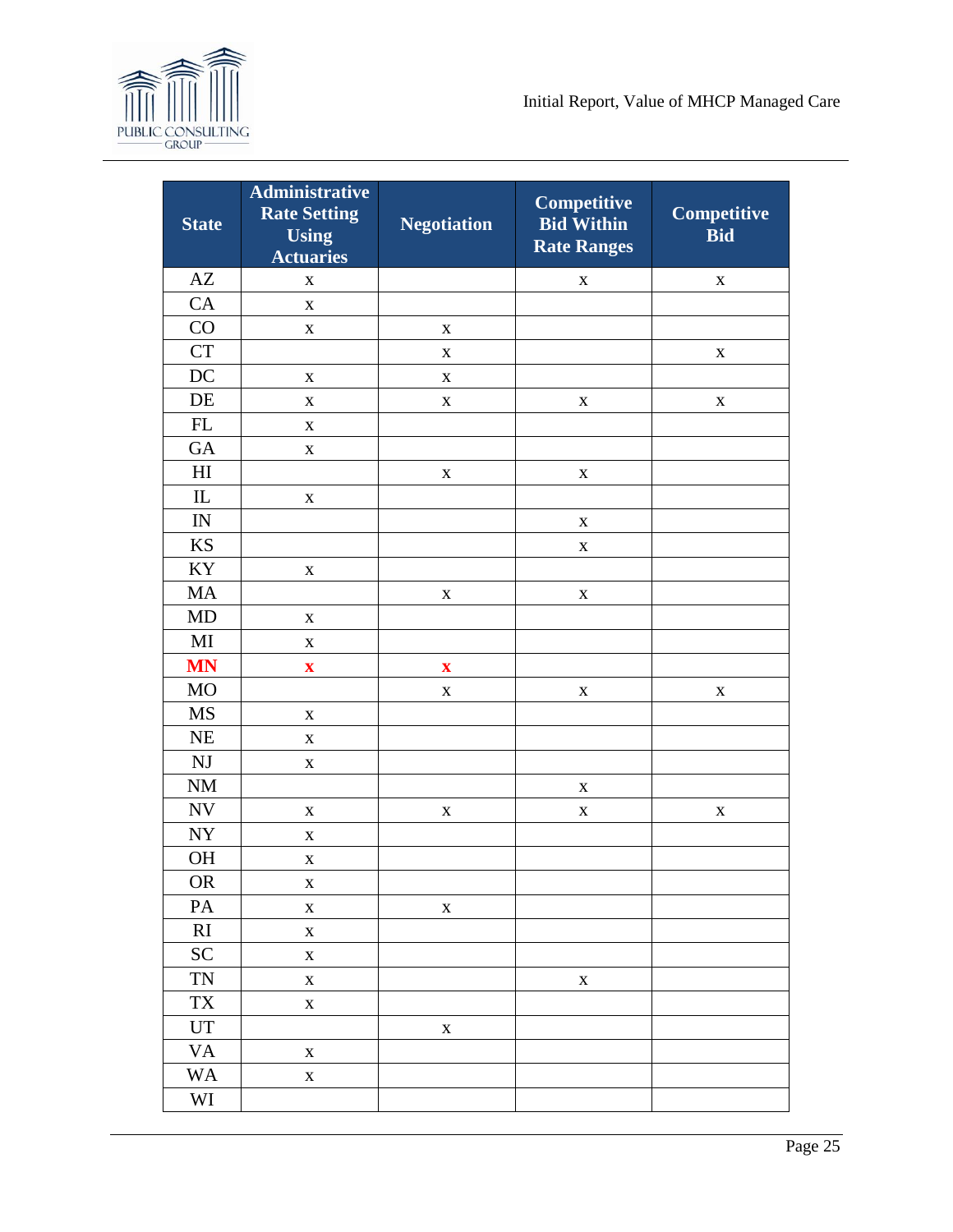

| <b>State</b> | <b>Administrative</b><br><b>Rate Setting</b><br>Using<br><b>Actuaries</b> | <b>Negotiation</b> | Competitive<br><b>Bid Within</b><br><b>Rate Ranges</b> | <b>Competitive</b><br><b>Bid</b> |
|--------------|---------------------------------------------------------------------------|--------------------|--------------------------------------------------------|----------------------------------|
| WV           | x                                                                         |                    |                                                        |                                  |
| <b>Total</b> | 27                                                                        |                    | 10                                                     |                                  |
| 36           | 75.0%                                                                     | 30.6%              | 27.8%                                                  | 13.9%                            |

Of the 36 states that responded to Kaiser's 2010 survey<sup>21</sup>, 75% use actuaries to set administrative rates. Also, 12 (33%) of the states have used multiple methods in capitation rate setting, including Minnesota. Along with using actuaries to set rates, Minnesota DHS conducts negotiations with managed care plans in the State.

Within contracts with MCOs, states may include incentive payments, which can affect costs. Under federal managed care rules, approximately 5% of a capitation rate can be tied to incentive payments. These performance based elements may include withholding a portion of the capitation payment, making a bonus payment to the MCOs, or sharing the cost savings with the MCO. The table below shows what states included in their MCO contracts in 2010 related to incentive payments.

| <b>State</b>             | <b>Capitation</b><br><b>Withhold</b> | <b>Bonus</b> | <b>Shared</b><br><b>Savings</b> | <b>Other</b> |
|--------------------------|--------------------------------------|--------------|---------------------------------|--------------|
| AZ                       |                                      |              |                                 |              |
| CA                       |                                      |              |                                 |              |
| CO                       |                                      |              |                                 |              |
| CT                       |                                      |              |                                 |              |
| DC                       | X                                    |              |                                 |              |
| DE                       |                                      |              |                                 |              |
| $\mathbf{FL}$            |                                      |              |                                 |              |
| <b>GA</b>                |                                      |              |                                 |              |
| H <sub>I</sub>           | X                                    |              |                                 |              |
| IL                       | X                                    | $\mathbf X$  |                                 |              |
| $\ensuremath{\text{IN}}$ | X                                    |              |                                 |              |
| KS                       |                                      |              |                                 |              |
| KY                       |                                      |              |                                 |              |
| MA                       | X                                    | $\mathbf X$  |                                 |              |

 $\overline{\phantom{a}}$ <sup>21</sup> Gifford, Kathleen, Smith, Vernon K., Snipes, Dyke, and Paradise, Julia. Kaiser Commission on Medicaid and the Uninsured. "A Profile of Medicaid Managed Care Programs in 2010: Findings from a 50-State Survey." September 2011.<http://www.kff.org/medicaid/upload/8220.pdf>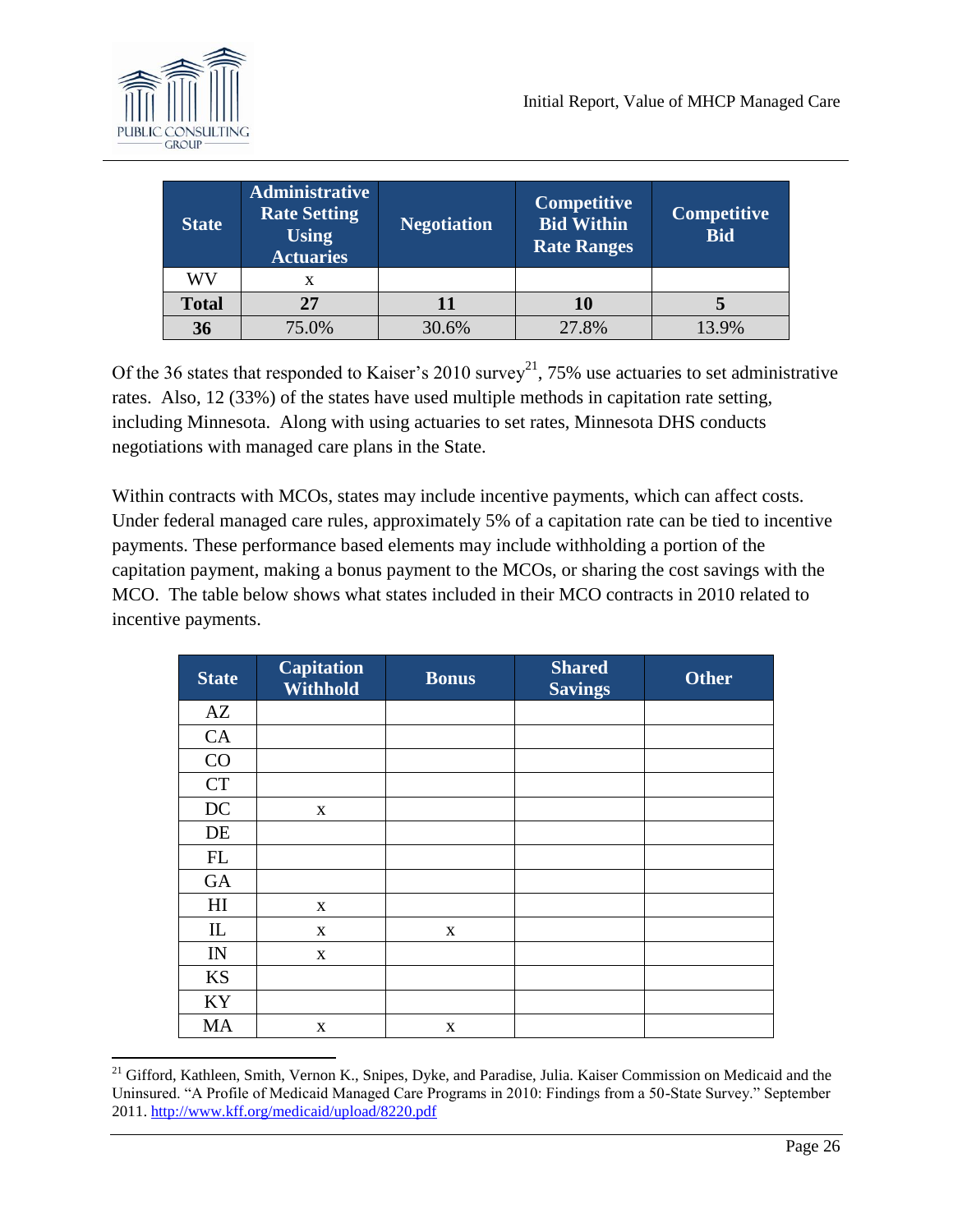| <b>State</b>             | <b>Capitation</b><br><b>Withhold</b> | <b>Bonus</b>            | <b>Shared</b><br><b>Savings</b> | <b>Other</b> |
|--------------------------|--------------------------------------|-------------------------|---------------------------------|--------------|
| MD                       | $\mathbf X$                          | $\mathbf X$             |                                 |              |
| MI                       | $\mathbf X$                          | X                       |                                 |              |
| <b>MN</b>                | $\boldsymbol{\mathrm{X}}$            | $\overline{\mathbf{X}}$ |                                 |              |
| <b>MO</b>                | $\mathbf X$                          |                         |                                 | $\mathbf X$  |
| <b>MS</b>                |                                      |                         |                                 |              |
| $\rm NE$                 |                                      |                         |                                 |              |
| $\mathbf{N}\mathbf{J}$   |                                      |                         |                                 |              |
| $\rm{NM}$                | $\mathbf X$                          |                         |                                 |              |
| $\ensuremath{\text{NV}}$ |                                      |                         |                                 |              |
| <b>NY</b>                |                                      |                         |                                 | $\mathbf X$  |
| <b>OH</b>                |                                      | $\mathbf X$             |                                 |              |
| <b>OR</b>                |                                      |                         |                                 |              |
| PA                       |                                      | $\mathbf X$             |                                 |              |
| RI                       |                                      | $\overline{\mathbf{X}}$ |                                 |              |
| <b>SC</b>                |                                      |                         |                                 | $\mathbf X$  |
| <b>TN</b>                | $\mathbf X$                          | $\mathbf X$             |                                 |              |
| <b>TX</b>                |                                      |                         | $\mathbf X$                     | $\mathbf X$  |
| UT                       |                                      |                         |                                 | $\mathbf X$  |
| <b>VA</b>                |                                      |                         |                                 |              |
| <b>WA</b>                |                                      |                         |                                 |              |
| WI                       | $\mathbf X$                          | $\mathbf X$             |                                 | $\mathbf X$  |
| <b>WV</b>                |                                      |                         |                                 |              |
| <b>Total</b>             | 12                                   | 10                      | $\mathbf{1}$                    | 6            |
| 36                       | 33.3%                                | 27.8%                   | 2.8%                            | 16.7%        |

Of the 36 states that responded to Kaiser's 2010 survey<sup>22</sup>, 19 (52.8%) different states with managed care responded that they include at least one pay-for-performance aspect in their payment method. Some states, including Minnesota reported including multiple performance based components. Elements included in the "Other" column were auto-assignment preference, enhanced capitation, incentive for reporting encounter data; extra premium if MCO exceeds savings target for inpatient hospital costs; and one percent of premiums placed at risk in a pool for which plans can compete based on performance measures.

 $\overline{\phantom{a}}$  $^{22}$  Gifford, Kathleen, Smith, Vernon K., Snipes, Dyke, and Paradise, Julia. Kaiser Commission on Medicaid and the Uninsured. "A Profile of Medicaid Managed Care Programs in 2010: Findings from a 50-State Survey." September 2011.<http://www.kff.org/medicaid/upload/8220.pdf>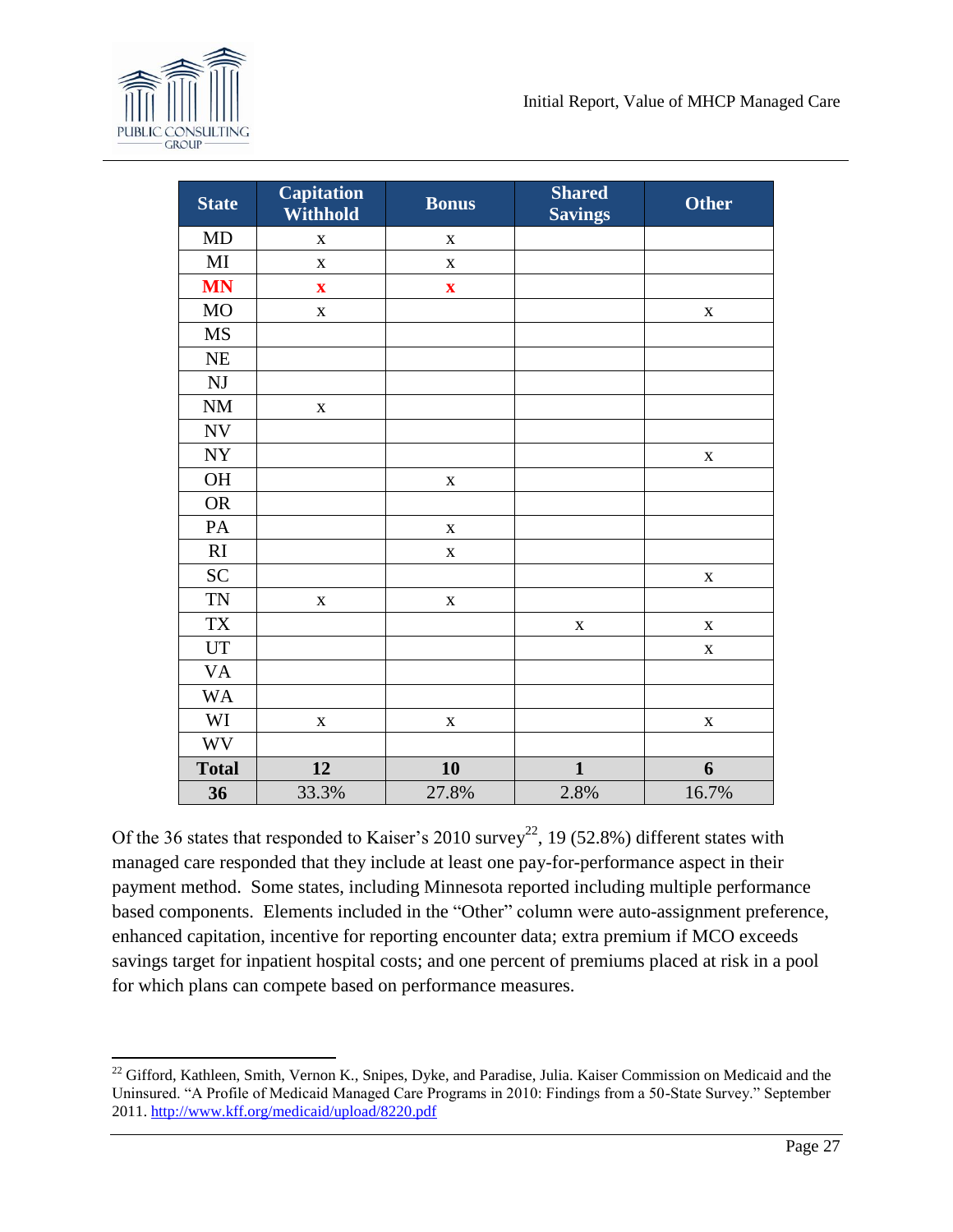

 $\overline{\phantom{a}}$ 

The results of past studies comparing managed care and fee-for-service costs have not generated consistent results.

The savings potential under managed care are clear:

―Savings opportunities in Medicaid managed care are largely created by the inherent structural challenges of coordinating care and containing costs in the FFS setting. The FFS model is an unstructured system of care that creates incentives to provide as many services as possible, while doing little to encourage providers to manage the mix and volume of services effectively. Managed care organizations (MCOs), on the other hand, combine within one entity the responsibility for both the financing and delivery of health care and thus have strong incentives – and means—to coordinate care and, in turn, reduce the costs of inpatient and other expensive categories of health care services, where Medicaid spending is concentrated."<sup>23</sup>

Medicaid managed care plans have opportunities to achieve savings through a number of mechanisms, including but not limited to the following:

- Improving access to preventive and primary health care
- Investing in enrollee outreach and education initiatives
- Providing coordinated care using a primary care physician to refer patients to the appropriate specialist (as opposed to relying on the patient's ability to self-refer appropriately)
- Providing individualized case management services and disease management services;
- Using lower cost services and products where such services and products are available and clinically appropriate
- Enhancing provider accountability for quality and cost effectiveness<sup>24</sup>

There are, however, challenges to the managed care delivery system as well. These include:

Fee-for-service rates are already so low that it is hard to get additional price discounts. More generally, Medicaid already is a low-cost program, with a lower rate of per capita cost growth than either commercial insurance or Medicare.

<sup>&</sup>lt;sup>23</sup> The Lewin Group. "Medicaid Managed Care Cost Savings – A Synthesis of 24 Studies." March 2009. <http://blogs.chicagotribune.com/files/lewinmedicaid.pdf>

<sup>&</sup>lt;sup>24</sup> The Lewin Group. "Medicaid Managed Care Cost Savings – A Synthesis of 24 Studies." March 2009. <http://blogs.chicagotribune.com/files/lewinmedicaid.pdf>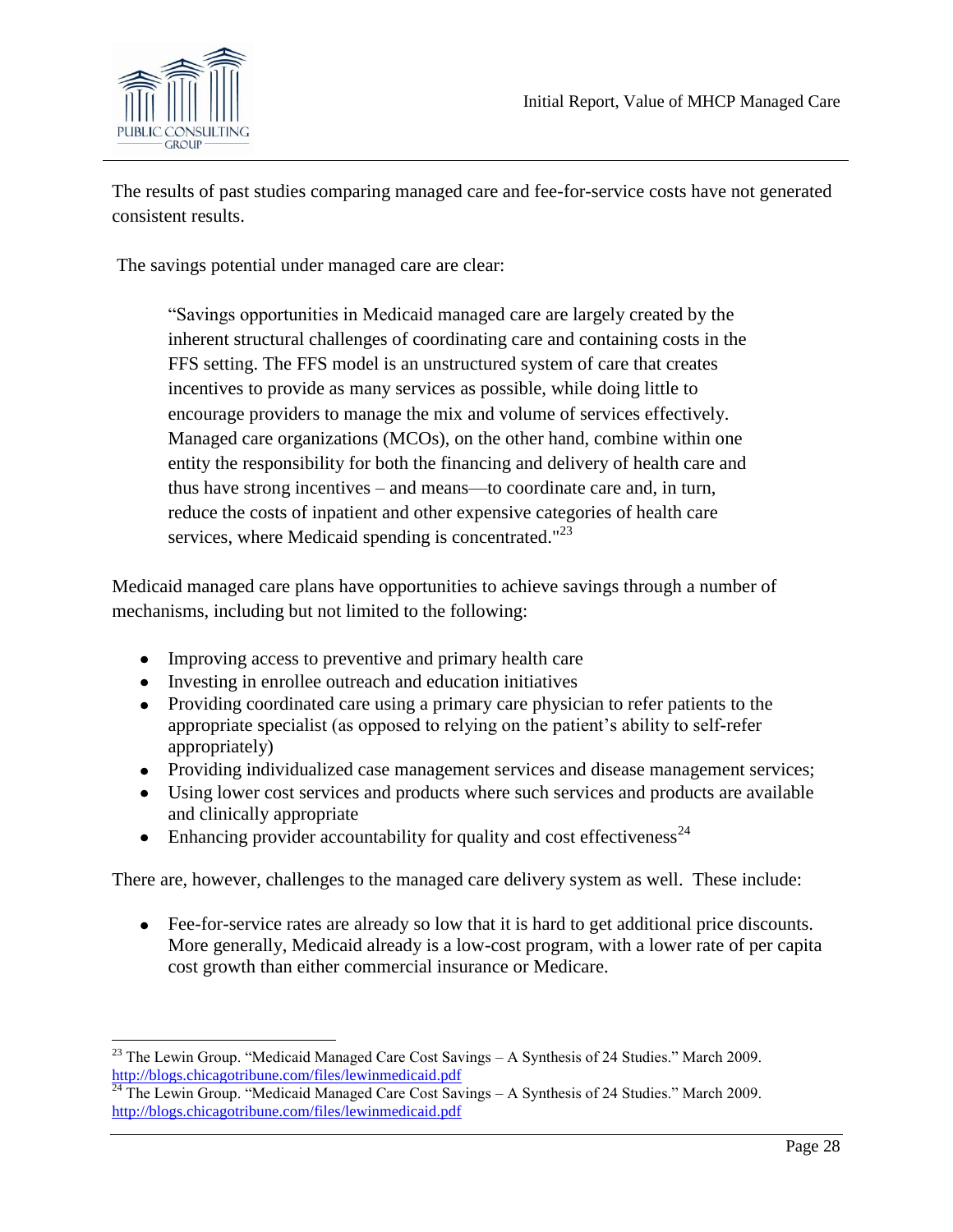

l

- States can use prior authorization, utilization review, and other similar tools, which  $\bullet$ mirror some of the efficiency methods of managed care.
- Federal law limits the level of co-payments on Medicaid beneficiaries, thereby making it more difficult to incentivize beneficiaries to change care-seeking behavior.

Although states overwhelmingly have shifted to a managed care delivery system, a review of research literature does not consistently support conclusions that it reduces cost.<sup>25</sup>

| <b>Authors</b>                                | <b>States</b><br><b>Studied</b>                                          | <b>Model</b><br><b>Studied</b> | <b>Data</b><br><b>Years</b> | Cost<br><b>Savings</b>         | <b>Detail of Findings</b>                                                                                                                                                       |
|-----------------------------------------------|--------------------------------------------------------------------------|--------------------------------|-----------------------------|--------------------------------|---------------------------------------------------------------------------------------------------------------------------------------------------------------------------------|
| Duggan<br>$\boldsymbol{\&}$<br><b>Hayford</b> | United<br><b>States</b>                                                  | MCO and<br><b>PCCM</b>         | 1991-2003                   | No cost<br>savings             | Nationally, shifting from FFS to<br>MCO does not reduce overall<br>Medicaid expenditures. States that<br>did reduce costs had relatively high<br>prior FFS reimbursement rates. |
| Alker &<br><b>Hoadley</b>                     | <b>FL</b>                                                                | <b>MCO</b>                     | 2011                        | No clear<br>evidence           | Insufficient data to assess cost<br>implications.                                                                                                                               |
| <b>The</b><br>Lewin<br>Group                  | CT, DE, IL,<br>IN, IA,<br>MO, NE,<br>NY, OH,<br>TN, TX,<br>UT, WV,<br>WI | <b>MCO</b>                     |                             | <b>Project cost</b><br>savings | States with pharmacy carve-outs<br>are projected to save \$11.7 billion<br>within a 10 year period $(2012-$<br>2021) upon adopting pharmacy<br>"carve-in" model.                |
| <b>Herring</b><br>& Adams                     | United<br><b>States</b>                                                  | <b>MCO</b>                     | 1996-2002                   | No cost<br>savings             | Implementation of commercial<br>HMOs or Medicaid HMOs did not<br>result in decreasing health<br>expenditures.                                                                   |
| <b>Burns</b>                                  | United<br><b>States</b>                                                  | <b>MCO</b>                     | 1996-2004                   | No cost<br>savings             | Compared prescription, medical,<br>and dental care costs between FFS<br>and MCO counties for adult SSI<br>beneficiaries.                                                        |

<sup>&</sup>lt;sup>25</sup> Sparer, Michael. "Medicaid managed care: Costs, access, and quality of care." Robert Wood Johnson Foundation. September 2012.<http://www.rwjf.org/content/dam/farm/reports/reports/2012/rwjf401106>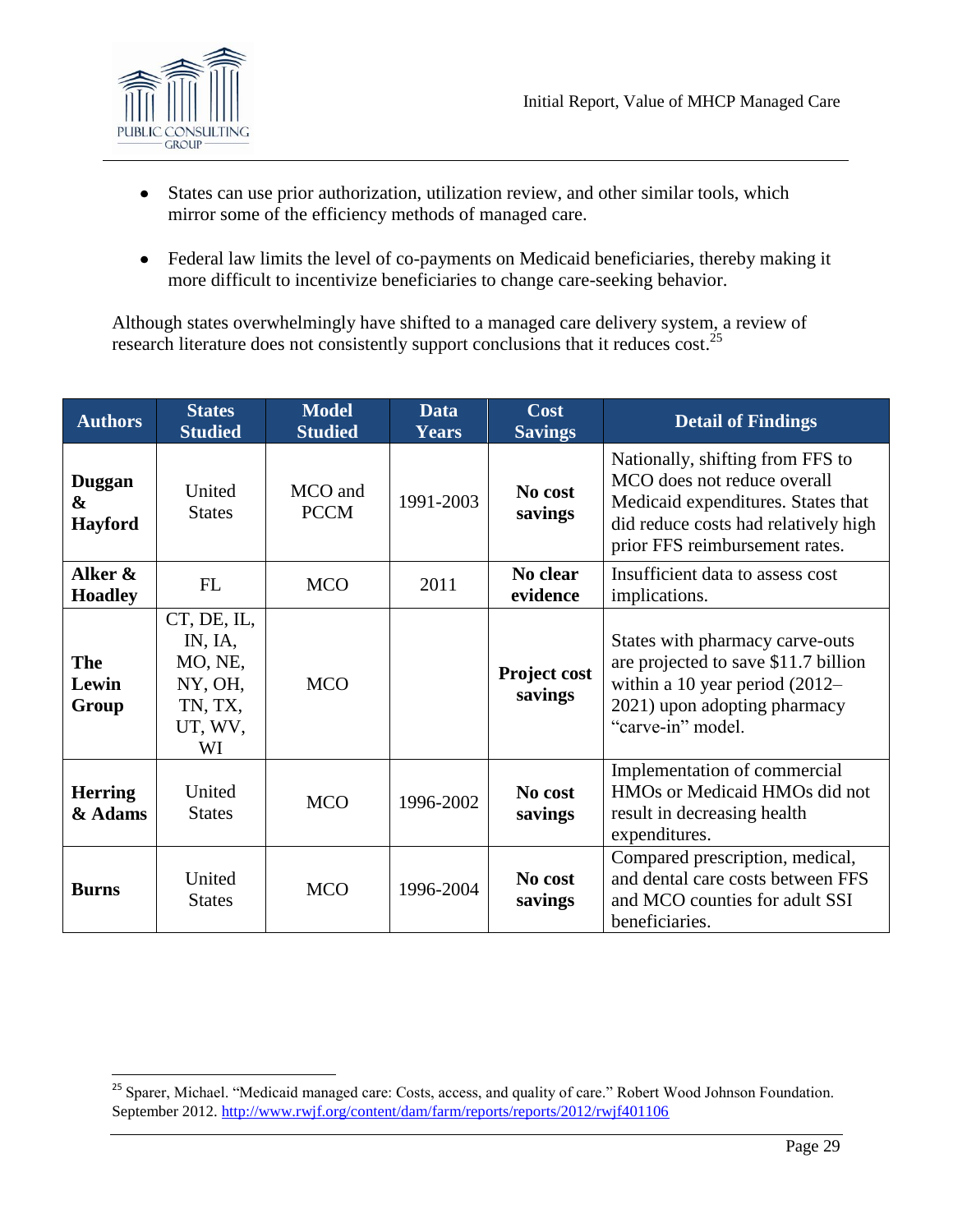

| <b>Authors</b>               | <b>States</b><br><b>Studied</b>         | <b>Model</b><br><b>Studied</b> | <b>Data</b><br><b>Years</b> | Cost<br><b>Savings</b>           | <b>Detail of Findings</b>                                                                                                                                                                                                                                                                                          |
|------------------------------|-----------------------------------------|--------------------------------|-----------------------------|----------------------------------|--------------------------------------------------------------------------------------------------------------------------------------------------------------------------------------------------------------------------------------------------------------------------------------------------------------------|
| <b>The</b><br>Lewin<br>Group | AZ, KY,<br>MI, NM,<br>OH, WA,<br>PA, WI | <b>MCO</b>                     | Update of<br>2004<br>Study  | Cost<br>savings                  | MCOs can yield savings of 1% to<br>20%. These savings result from:<br>(1) enrolling SSI Medicaid<br>beneficiaries, (2) decreasing<br>preventable hospitalization<br>utilization<br>(3) reduced drug costs in MCOs<br>relative to FFS.                                                                              |
| <b>The</b><br>Lewin<br>Group | NY                                      | <b>MCO</b>                     | 2005-2007                   | Cost<br>savings                  | HIV SNP program attributed to<br>\$4.2 million savings for Medicaid.                                                                                                                                                                                                                                               |
| <b>Verdier</b><br>et al.     | AK, IN,<br>NC, OK,<br>PA                | <b>PCCM</b>                    | 2008                        | Cost<br>savings                  | Cost savings in both per-member<br>expenditures and total state<br>expenditures.                                                                                                                                                                                                                                   |
| <b>Sparer</b>                | <b>NY</b>                               | <b>MCO</b>                     | 2007                        | No clear<br>evidence             | Concludes that $(1)$ it is difficult to<br>conduct accurate comparative<br>analysis between MCO and FFS<br>spending and (2) must take into<br>account high expenditure factors<br>such as high administrative and<br>marketing costs under health plans<br>as well as costly administrative<br>state requirements. |
| <b>Aizer</b> et<br>al.       | CA                                      | <b>MCO</b>                     | 1999-2000                   | No cost<br>savings               | The lack of cost savings was<br>attributed to poor access to prenatal<br>care resulting in higher NICU<br>costs.                                                                                                                                                                                                   |
| <b>Momany</b><br>et al.      | IA                                      | <b>PCCM</b>                    | 1989-1997                   | Cost<br>savings                  | Iowa's PCCM program resulted in<br>\$66 million (3.8%) savings to the<br>state over 8 year period. Cost<br>savings attributed to improved care<br>coordination and reduced<br>unnecessary medical utilization.                                                                                                     |
| <b>Kirby et</b><br>al.       | United<br><b>States</b>                 | <b>MCO</b>                     | 1987 &<br>1997              | <b>Modest cost</b><br>reductions | <b>Increasing Medicaid HMO</b><br>enrollment led to fewer hospital<br>visits, thus modestly lowering<br>overall Medicaid expenditures.                                                                                                                                                                             |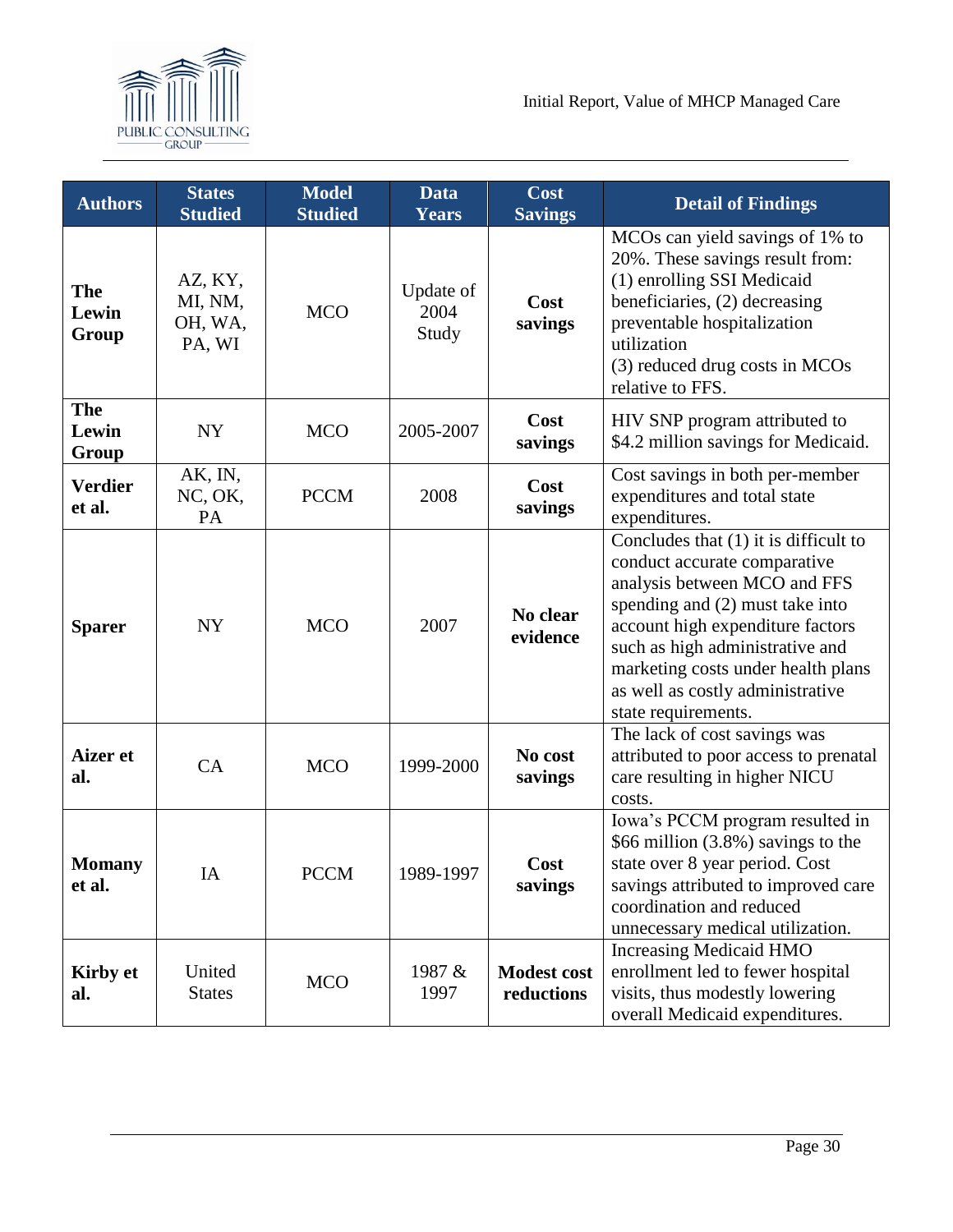

| <b>Authors</b>    | <b>States</b><br><b>Studied</b>                                      | <b>Model</b><br><b>Studied</b> | Data<br>Years | <b>Cost</b><br><b>Savings</b>  | <b>Detail of Findings</b>                                                                                                                                                                                                                                    |
|-------------------|----------------------------------------------------------------------|--------------------------------|---------------|--------------------------------|--------------------------------------------------------------------------------------------------------------------------------------------------------------------------------------------------------------------------------------------------------------|
| Duggan            | CA.                                                                  | <b>MCO</b>                     | 1993-1999     | <b>Costs</b><br>increased      | Shifting enrollees from FFS to<br>MCO increased overall costs by<br>12%. The author speculated that the<br>increased costs resulted from<br>higher payments to providers,<br>higher administrative costs, and<br>inclusion of "normal level" HMO<br>profits. |
| Holahan<br>et al. | AL, CA,<br>CO, FL,<br>MA, MI,<br>MN, MS,<br>NJ, NY,<br>TX, WA,<br>WI | MCO and<br><b>PCCM</b>         |               | <b>Project cost</b><br>savings | States hope for $5\% - 10\%$ savings<br>from implementing MMC<br>programs—mainly by controlling<br>provider payments and reducing<br>utilization.                                                                                                            |

The findings from these studies are split in terms of cost savings.

| <b>Findings</b>   | <b>Total</b>          |
|-------------------|-----------------------|
| No cost savings   | 4                     |
| Cost savings      | 4                     |
| No clear evidence | $\mathcal{D}_{\cdot}$ |
| Projected cost    | 2                     |
| savings           |                       |
| Costs increased   |                       |
| Modest cost       |                       |
| reductions        |                       |

With uncertainty managed care cost savings, some states have begun to show preferences for alternative models. Connecticut has recently transitioned from a Medicaid managed care program to a care coordination case management model. State officials indicated that the managed care system was no longer saving the state money and that health outcomes were insufficient. In January 2012, Connecticut ended its MCO contracts and began directly reimbursing providers. Other states are turning to care management organizations that are typically provider led, including health homes and accountable care organizations (ACOs).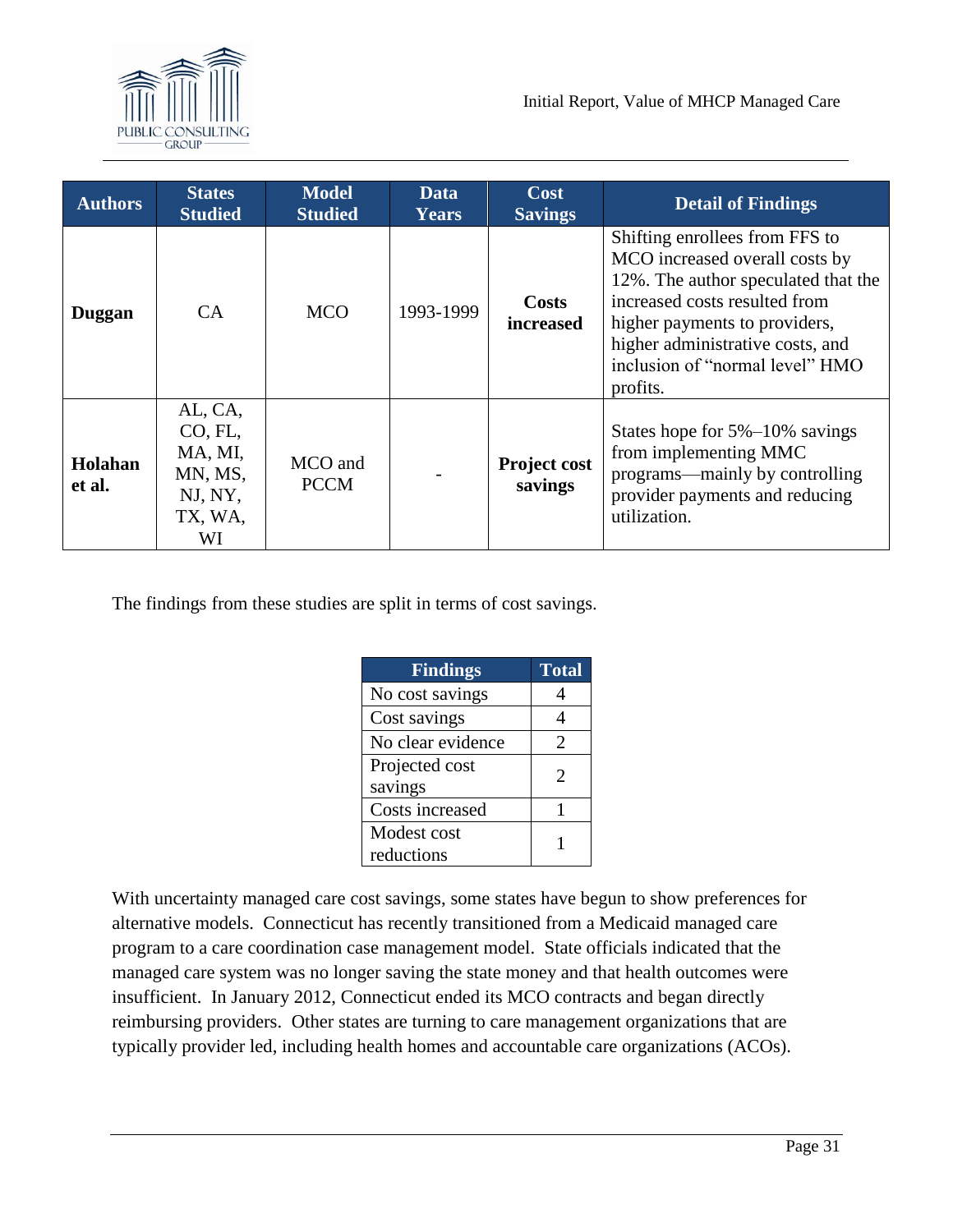

Determining whether a state is paying "too much" or "too little" is a subjective measure. This question needs to be considered against the goals of a managed care program. However, it is clear, and DHS staff agrees, that the additional use of data analytics and rate updates will greatly enhance the agency's ability to control its own costs in its role as a health care payer.

# **Section VII. Alignment with State and Federal Health Reform**

At a time when the pace of both state and federal health reform efforts quickens, the capacity of delivery system alignment with these reforms is a critical component of its value. What follows is a look at recent and pending state and federal reforms, and their potential capacity to align with managed care and/or fee-for-service.

# **State Innovation Model**

In September 2012, Minnesota submitted their State Innovation Model (SIM) Initiative to implement the Minnesota Accountable Health Model. The model aims to close the current gaps in health information technology, secure exchange health information, quality improvement, and workforce capacity needed to provide team based coordinated care.<sup>26</sup> The model aims to expand the state's current Medicaid Accountable Care Organization (ACO) demonstrations while incorporating the existing models in Medicare and the commercial market. By 2016, the model is expected to impact 190,000 Medicaid enrollees in Medicaid ACOs. As part of this model, the state will invest in developing service delivery models that integrate health care, behavioral health, long term care, and prevention services within the community. The savings resulting from the implementation of this model is expected to be around \$111.1 million over a three year period, with \$90.3 million of that savings in Medicaid.<sup>27</sup>

# **Medicaid Expansion**

In 2011, the state expanded coverage for adults without children with incomes at or below 75% FPL. The state has decided to move forward with the Medicaid Expansion provision of the Affordable Care Act, which would expand Medicaid coverage to those at or below 133% FPL. It is estimated that approximately 168,000 uninsured Minnesotans will be newly eligible for Medicaid with the expansion.<sup>28</sup> The Federal Government will cover 100% of the cost for the "newly eligible" for calendar years 2014 through 2016, and will decline slightly from 2017 on, remaining at or above 90% through 2020.

 $\overline{\phantom{a}}$  $26$  Health Reform Minnesota- Executive Summary P. 2

<sup>27</sup> Health Reform Minnesota- Executive Summary p. 3

<sup>28</sup> <http://www.cbpp.org/files/healthtoolkit2012/Minnesota.pdf>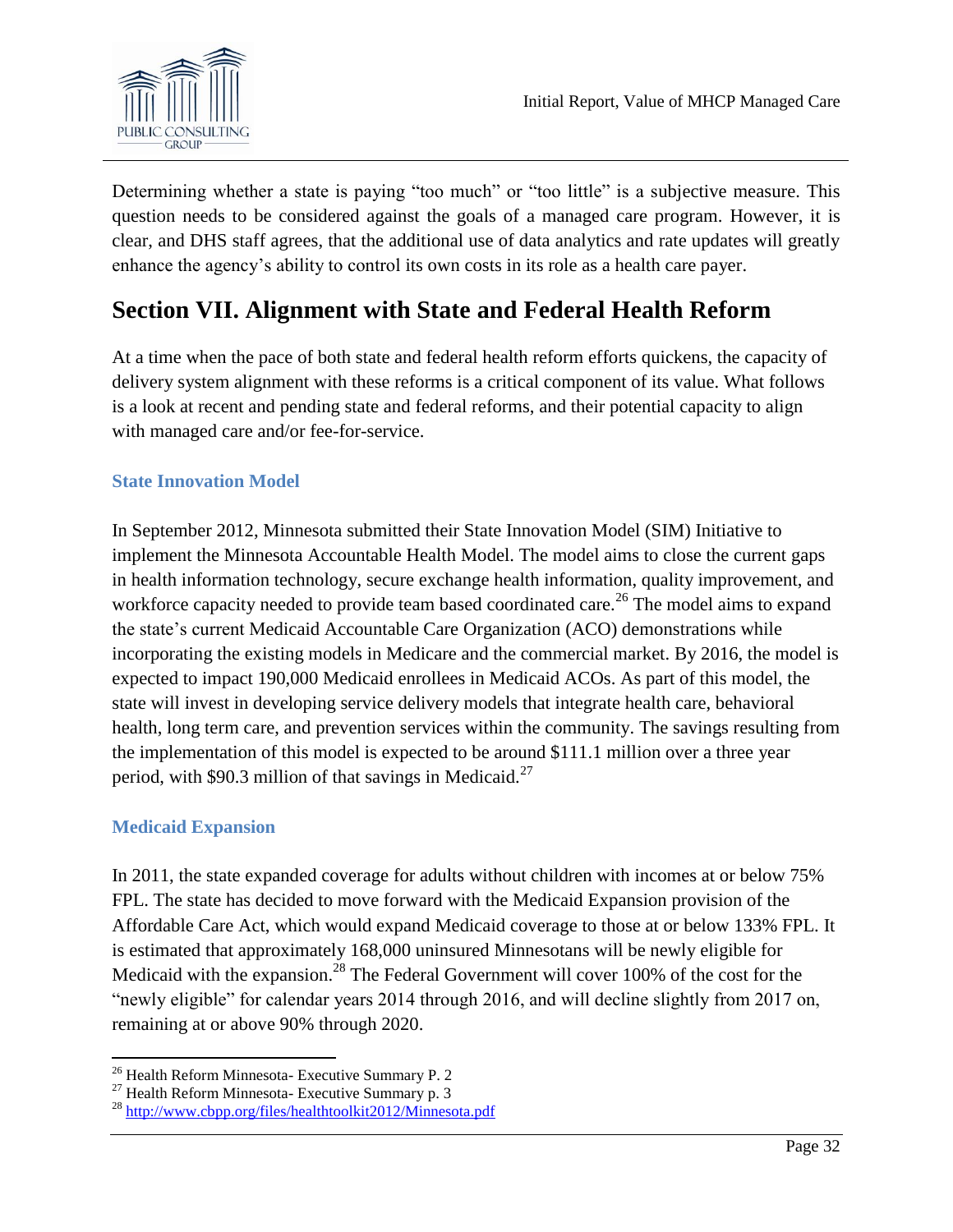

There is an expected enrollment growth in MCOs nationwide as a result of the large number of new Medicaid enrollees.

The increase in enrollment in Medicaid is likely to cause a strain on the current systems of delivery. In order to maintain access and quality of services, states will need to ensure that there are enough plans and providers to accommodate this new influx of patients. Specifically, if the MCOs are fully responsible for covering this new population, they will have to insure that their current providers have the ability to treat more individuals, that the coordination of care remains seamless, and that the administrative functions continue to operate efficiently. In an effort to ensure that MCOs are able to take on this increase in volume, some states are considering broadening their standards on plans for the required size of their networks.

# **Essential Health Benefits**

The Affordable Care Act requires all plans in and outside of the Health Insurance Exchange to cover the defined "essential health benefits" which consist of ten service coverage categories. States are given the ability to define their essential health benefits by selecting a "base" benchmark plan" for which all services included in that plan must be covered by all individual and small group plans both inside and outside of the Exchange (with the exclusion of large group plans and grandfathered plans). States were given three specified benchmark plan options, and the additional option to select a plan outside of these options pending approval by the Secretary of HHS. Minnesota defaulted to the largest small group plan, *The Health Partners Small Group PPO* for their benchmark plan. This plan includes mental health services and habilitative services, but does not include coverage of pediatric vision and dental, which are required essential health benefits. The coverage of pediatric dental and vision is supplemented through the FEDVIP benefit.

The ACA requires states to select an alternative benchmark plan for the Medicaid Expansion population which must also cover all ten essential health benefits or provide supplemental coverage for any benefit not included. Medicaid plans are required to cover periodic screening, diagnostic, and treatment services for children, so states will not need to supplement these benefits.

The above ACA requirements will provide a greater consistency in services offered, regardless of the service delivery method. The introduction of benchmark plans will provide a foundation, or base for the rest of the health insurance market.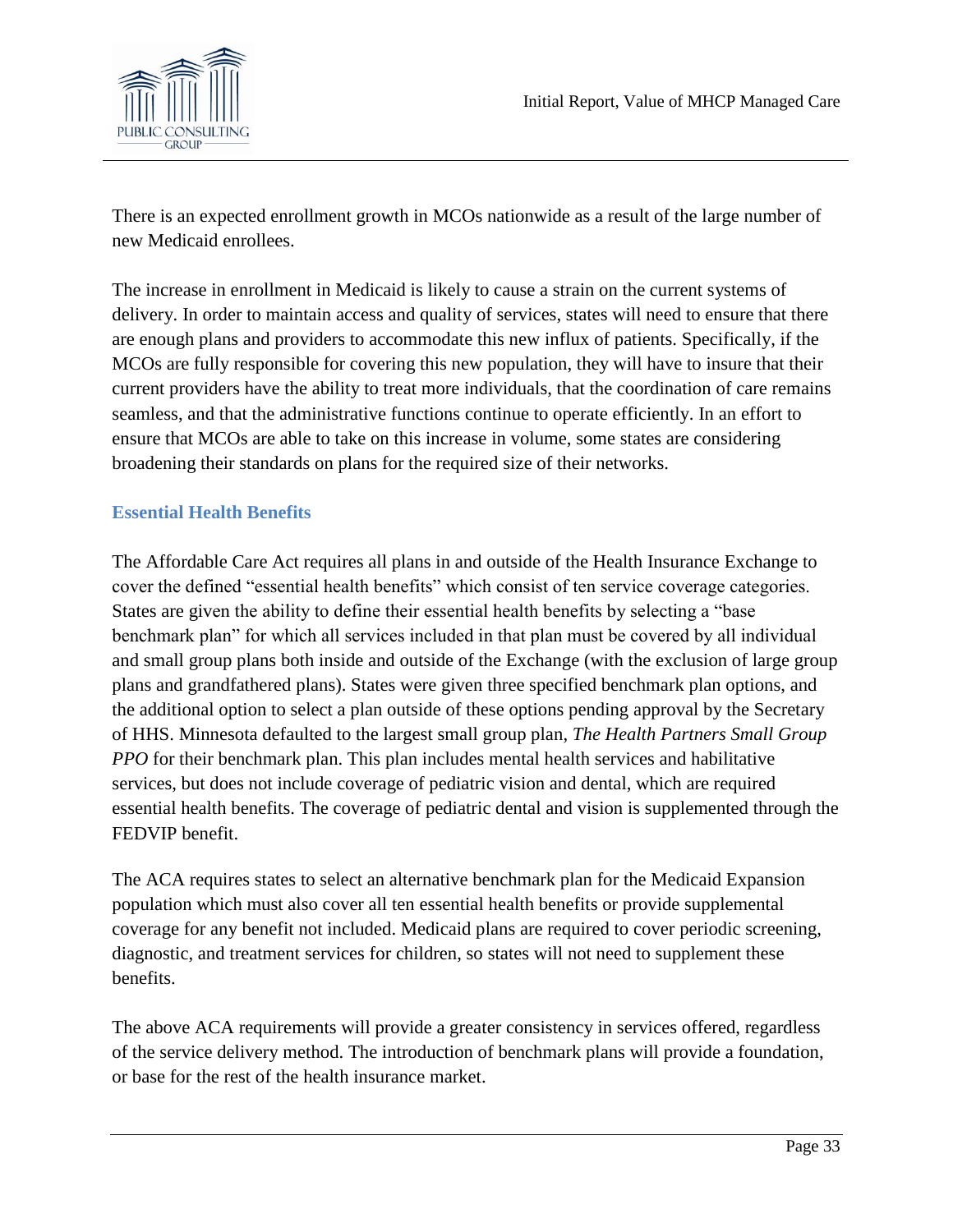

Managed Care Organizations will be responsible for providing at least the benefits covered in the benchmark plan. Some of these benefits, now required, may have been leveraging tools for MCOs to gain enrollees. For example, MCO's may have offered "additional benefits" from the Medicaid plan that attracted individuals to enroll. Now that all MCOs will be required to offer the array of benefits, MCOs may have more trouble differentiating themselves in the market. MCOs may need to readdress their marketing strategies in order to assure continued enrollment and participation.

# **Health Insurance Exchange**

Minnesota was recently granted conditional approval for the development of a state based exchange, and expected to have a fully functioning exchange up by October 2013. The introduction of a state based exchange will bring on many changes to the market.

As individuals are predicted to move from Medicaid to the Exchange, and vice versa, sometimes referred to as "churn", the state will need to plan for seamless transitions between the two. Therefore, Minnesota may want to consider including some plans on the Exchange that are very similar to those plans offered in Medicaid. Given that MCOs make up the majority of the Medicaid market currently, Minnesota should actively work to engage the MCOs in offering plans on the Exchange. This may help with providing seamless transitions for individuals. It is predicted that there will be a variance between Medicaid and Exchange regulatory requirements, as well as separate rate setting and underwriting issues, which will provide further challenges for the state and those plans that offer coverage in both the Medicaid population and the Exchange. In addition, the Exchange will have different rules for marketing and collection of premiums that will need to be adhered to.

The state will need to ensure that there are an appropriate number of plans interested in providing coverage through the Exchange. Minnesota will need to determine the method of selection of plans, whether it be through a competitive request for proposal, or an application. The goal should be to attract as many plans as possible, while not flooding the market. While these plans may face many of the challenges described above, they may greatly increase their market and provider networks in participating in the Exchange.

# **Section VIII. Alignment with Payment Reforms**

Managed care and fee for service delivery systems each provide their own opportunities for payment reform. Under a fee-for-service model, states are directly paying provider claims, and, therefore, can directly change payment terms to elicit care reforms. Arkansas is one of the few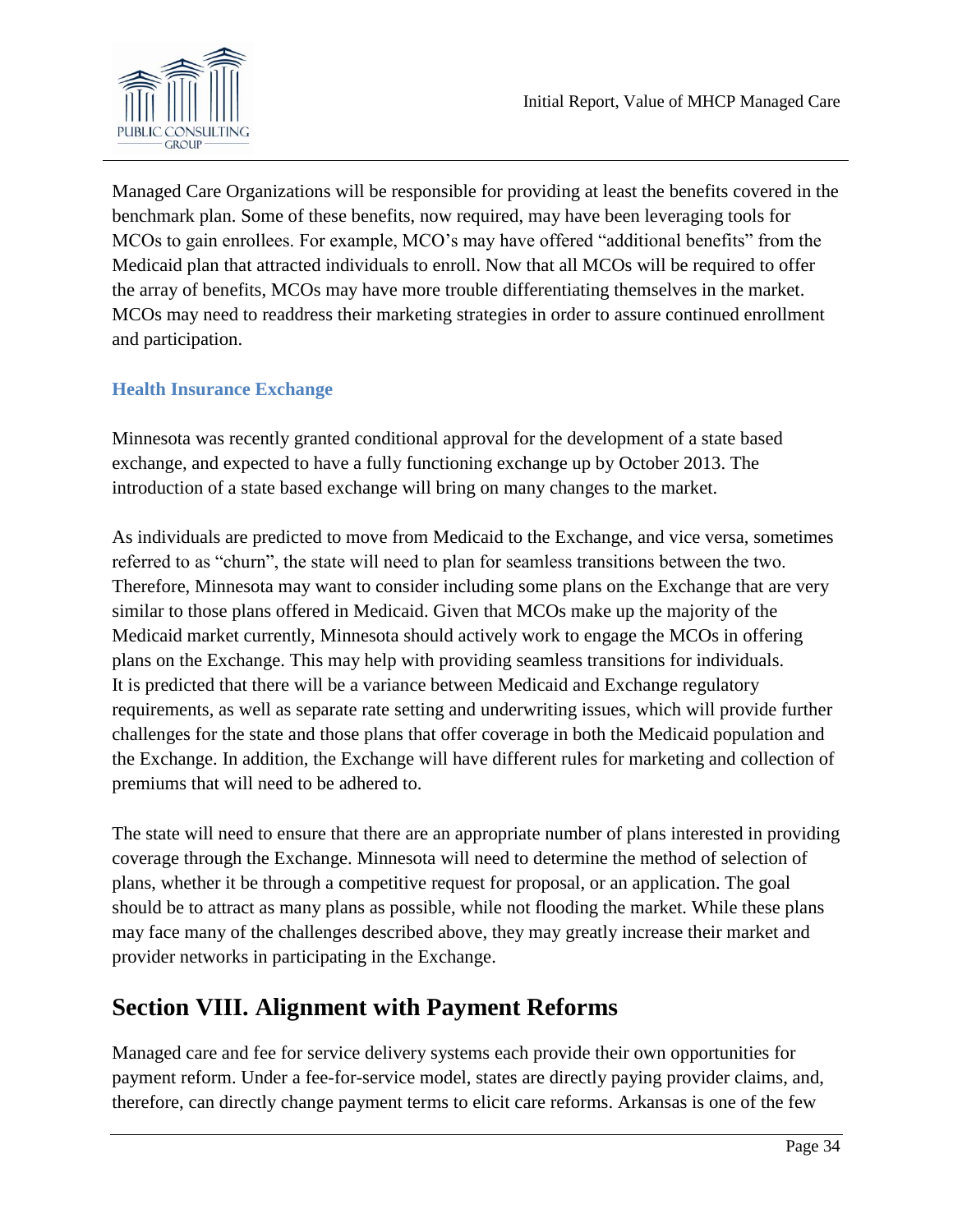

states that maintains fee-for-service as its primary Medicaid delivery system. This has provided Arkansas with the opportunity to directly commence an episode-based payment model to its Medicaid certified providers.

Alternatively, states may contractually require MCOs to implement payment reforms, either generally or specifically. Indirectly, states can use capitation payment reforms to shape health outcomes. In Wisconsin, state contracts with MCOs included pay for performance provisions that targeted specific health outcomes, such as increased immunization rates for children. A limitation on this method is that the state may not direct MCO payment methodologies to such a degree that the capitation payment is no longer considered risk-based.

Wisconsin also completed managed care procurement for Milwaukee County and surrounding areas, Wisconsin asked its MCOs to offer health home solutions for high risk pregnancies that changed the way providers were paid for these services. Wisconsin modified the way it paid MCOs for births, effectively withholding full payment until all benchmarks for pre-natal care and a healthy birth outcome were met.

Other state payment reforms have also reflected the context of their delivery system.

Arkansas is currently implementing an episode of care Payment Improvement Initiative in a primarily FFS system. The goals are to control cost growth and improve quality of care for beneficiaries across payers. This statewide initiative features collaboration between the state and private health insurance companies. The goal is to change the payment model from bundled payments to episode-based payments for certain types of conditions.

Global fees are the primary payment methodology that Massachusetts is attempting to use to replace all non-managed care FFS Medicaid payments. This will be done over a period of years, but the state is utilizing Global Rates as it implements a first-in-the-nation Integrated Care Organization (ICO) model to manage the care of dually eligible (Medicare-Medicaid) beneficiaries.

The State and CMS are collaborating to pay ICOs a global rate for the 115,000 eligible beneficiaries. The ICOs, in turn, are expected to utilize a global rate arrangement with the patient centered medical homes that they will contract with to coordinate the care. Innovative payment models and provider incentives are being encouraged throughout the system, all in an effort to reduce inpatient hospital admissions for this population, as well as increase access to long-term support services, other community based services, and improved quality outcomes.

In launching its own payment reform last year, DHS initiated the Health Care Delivery System (HCDS) demonstration. This model is a departure from both traditional managed care and fee-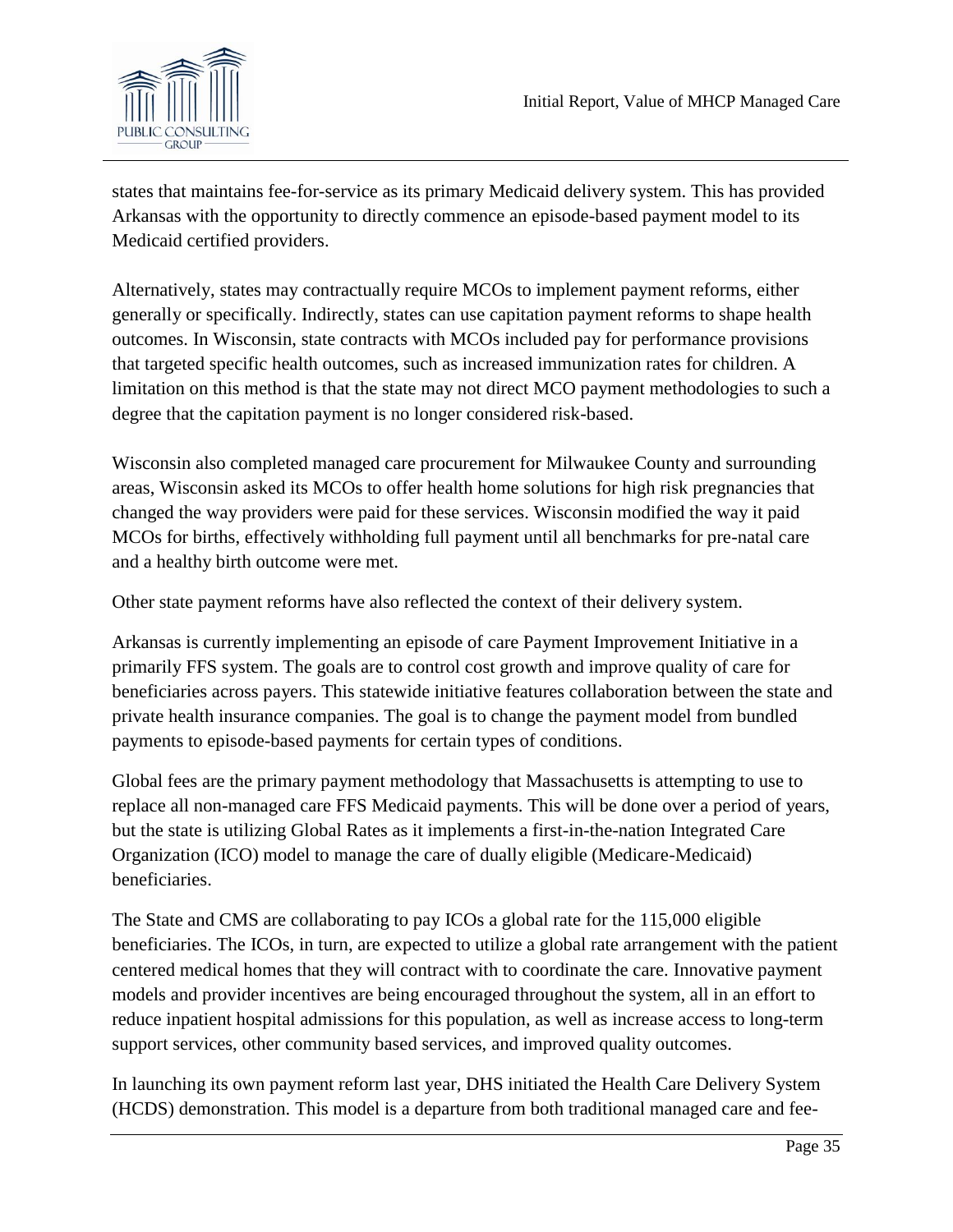

for-service. Under HCDS, DHS contracts with providers to coordinate care. HCDS incentivizes providers to improve care efficiency by allowing them to share in savings they generate.

Based on this, PCG's initial perspective on these criteria is that different delivery systems create different payment reform opportunities. No one delivery system has emerged as the definitive pathway to payment reform in the Medicaid space nationwide. Notably, as states innovate to test new payment reforms, delivery system models are proliferating. This trend indicates that no consensus has yet been reached on the one best delivery system to support payment reform.

For the final paper, PCG will examine HCDS demonstration progress and provide comparisons to Minnesota managed care.

# **Section IX. Assessment of the need to continue the requirement for HMOs to participate in MHCP as a condition of licensure under Minnesota Statutes, section 62D.04, subdivision 5, and Minnesota Statutes, section 256.0644, in terms of continued stability and access to services for MHCP enrollees.**

Minnesota took strong measures in past years to assure that managed health plans doing business in the state participated in serving low-income families, children, elderly and disabled through Medicaid. Specifically, Minnesota passed the following statutory language, which remains in effect today:

# *Section 62D.04, Subdivision 5:*

*Health maintenance organizations shall, as a condition of receiving and retaining a certificate of authority, participate in the medical assistance, general assistance medical care, and MinnesotaCare programs. A health maintenance organization is required to submit proposals in good faith that meet the requirements of the request for proposal provided that the requirements can be reasonably met by a health maintenance organization to serve individuals eligible for the above programs in a geographic region of the state if, at the time of publication of a request for proposal, the percentage of recipients in the public programs in the region who are enrolled in the health maintenance organization is less than the health maintenance organization's percentage of the total number of individuals enrolled in health maintenance organizations in the same region. Geographic regions shall be defined by the commissioner of human services in the request for proposals.*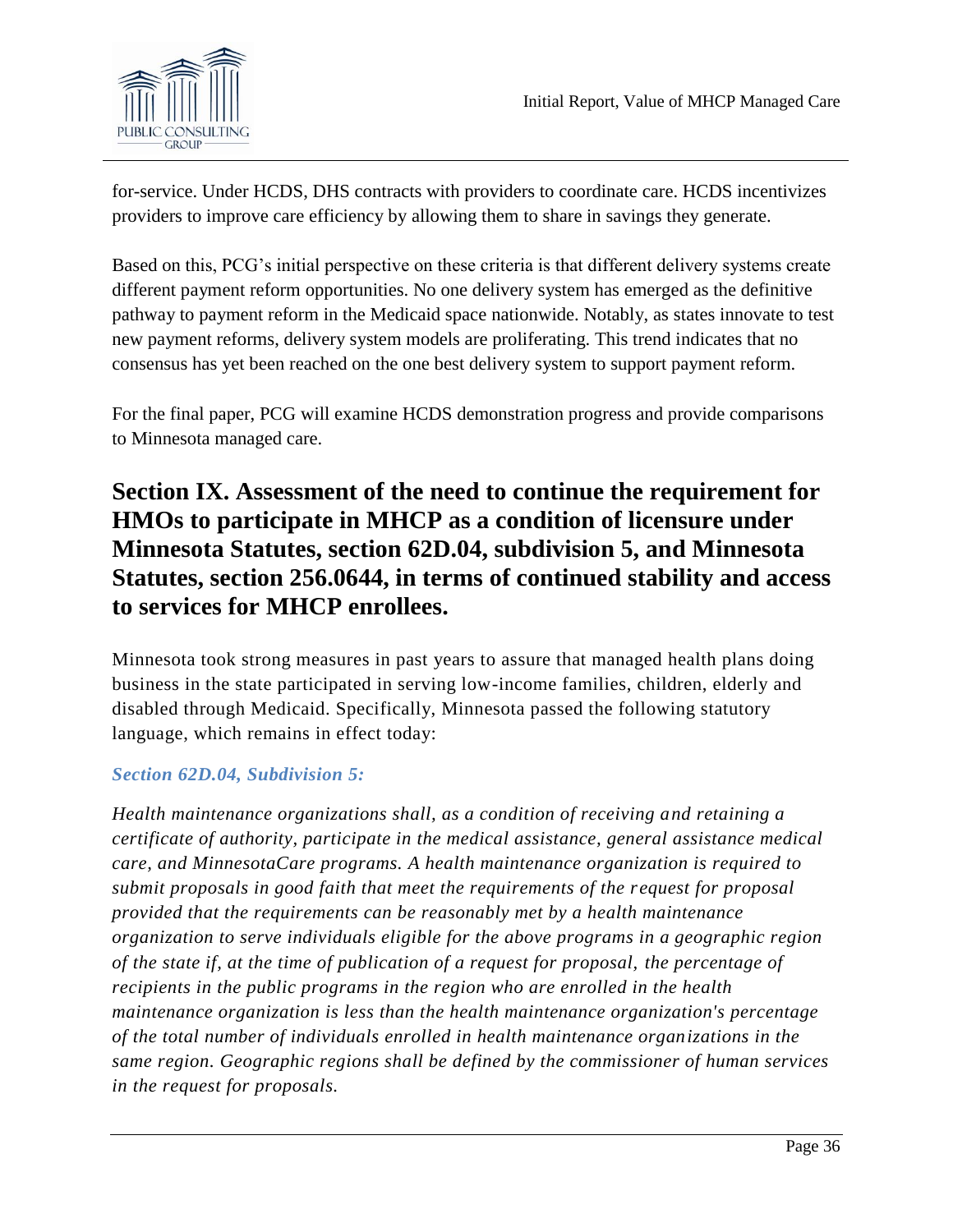

#### *Section 256B.0644*

*A vendor of medical care, as defined in section [256B.02, subdivision 7,](https://www.revisor.mn.gov/statutes?id=256B.02#stat.256B.02.7) and a health maintenance organization, as defined in chapter 62D, must participate as a provider or contractor in the medical assistance program and MinnesotaCare as a condition of participating as a provider in health insurance plans and programs or contractor for state employees established under section [43A.18,](https://www.revisor.mn.gov/statutes?id=43A.18#stat.43A.18) the public employees insurance program under section [43A.316,](https://www.revisor.mn.gov/statutes?id=43A.316#stat.43A.316) for health insurance plans offered to local statutory or home rule charter city, county, and school district employees, the workers' compensation system under section [176.135,](https://www.revisor.mn.gov/statutes?id=176.135#stat.176.135) and insurance plans provided through the Minnesota Comprehensive Health Association under sections [62E.01](https://www.revisor.mn.gov/statutes?id=62E.01#stat.62E.01) to [62E.19.](https://www.revisor.mn.gov/statutes?id=62E.19#stat.62E.19) The limitations on insurance plans offered to local government employees shall not be applicable in geographic areas where provider participation is limited by managed care contracts with the Department of Human Services*

For the July 1 final report, PCG will use the following approach to assess the merit of continuing these requirements:

- Compare rates of HMO participation in Minnesota's Medicaid managed care to the Medicaid participation rates of HMOs in states that do not have similar requirements.
- Compare the prevalence of HMOs in the Minnesota insurance market to the prevalence of HMOs in states that do not have similar requirements.
- Consider the future role of qualified health plan (QHP) certification requirements in the Minnesota Health Insurance Exchange as a new factor that affects broader decisions about MCO involvement in Medicaid. (The Minnesota Exchange could seek federal approval to require qualified health plans to participate in Medicaid managed care. Alternatively, Minnesota could seek federal approval to require Medicaid managed care plans to offer Exchange qualified health plans. This new dynamic could redefine the scope of requirements of private plans to also participate in Medicaid.)
- It is possible that plans wishing to successfully capture market share across both the Exchange and Medicaid will initiate innovations to create bridge products. These products are intended to retain members when changes in income or life circumstances modify eligibility from Medicaid to the Exchange and vice-versa. PCG will consider if these changes create incentives sufficient enough to eliminate the current provisions of Minnesota state law.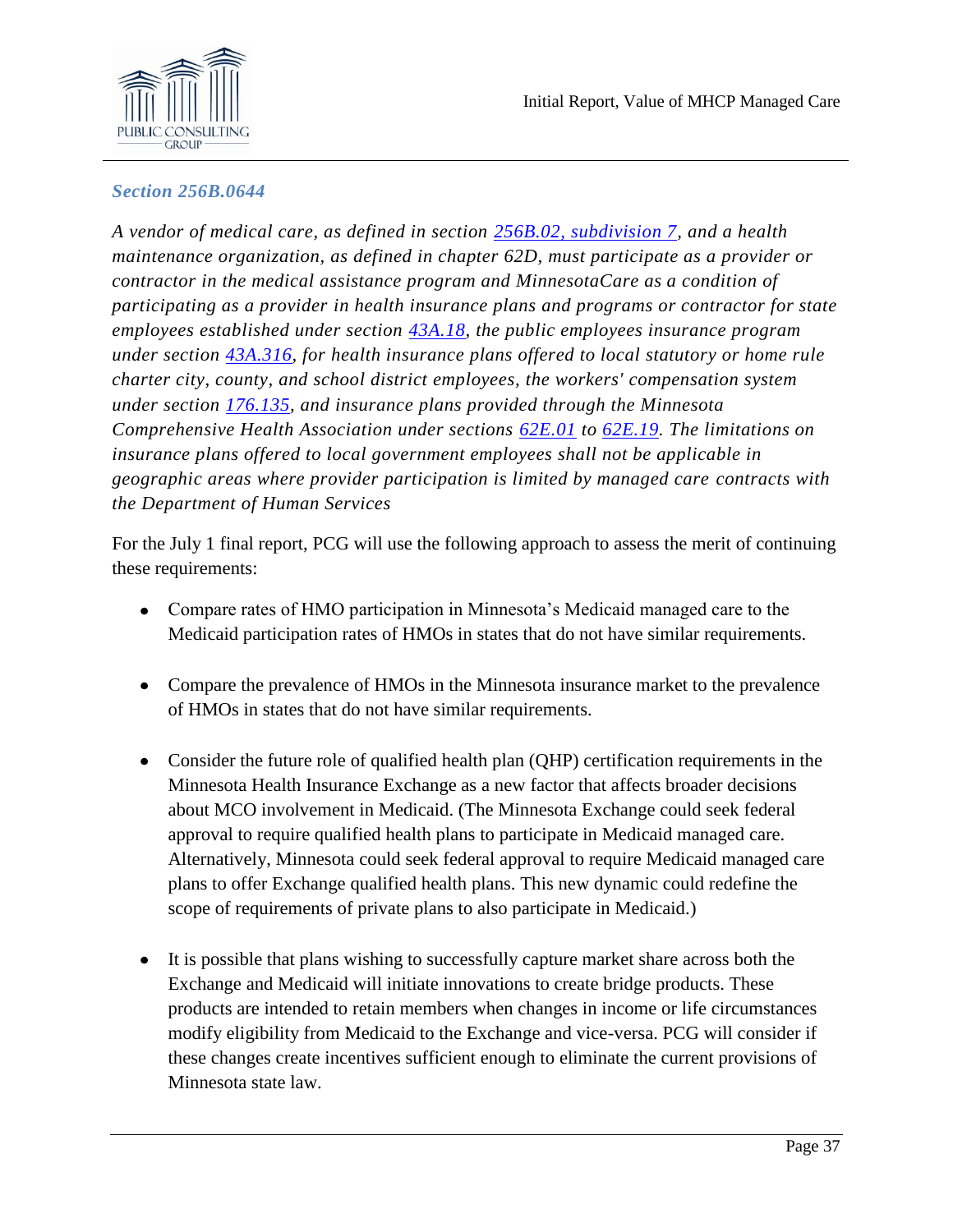

Gather input directly from HMOs and consumer advocates to identify and analyze  $\bullet$ leading arguments and supporting data justifying continuation or change in these policies.

The work of this evaluation now continues until issuance of the final report due July 1, 2013.

As stated in the executive summary, an ongoing goal of this evaluation will be to provide Minnesota with a broad set of insights about the value it is already getting from its current delivery system and specific ideas about ways that value can be enhanced.